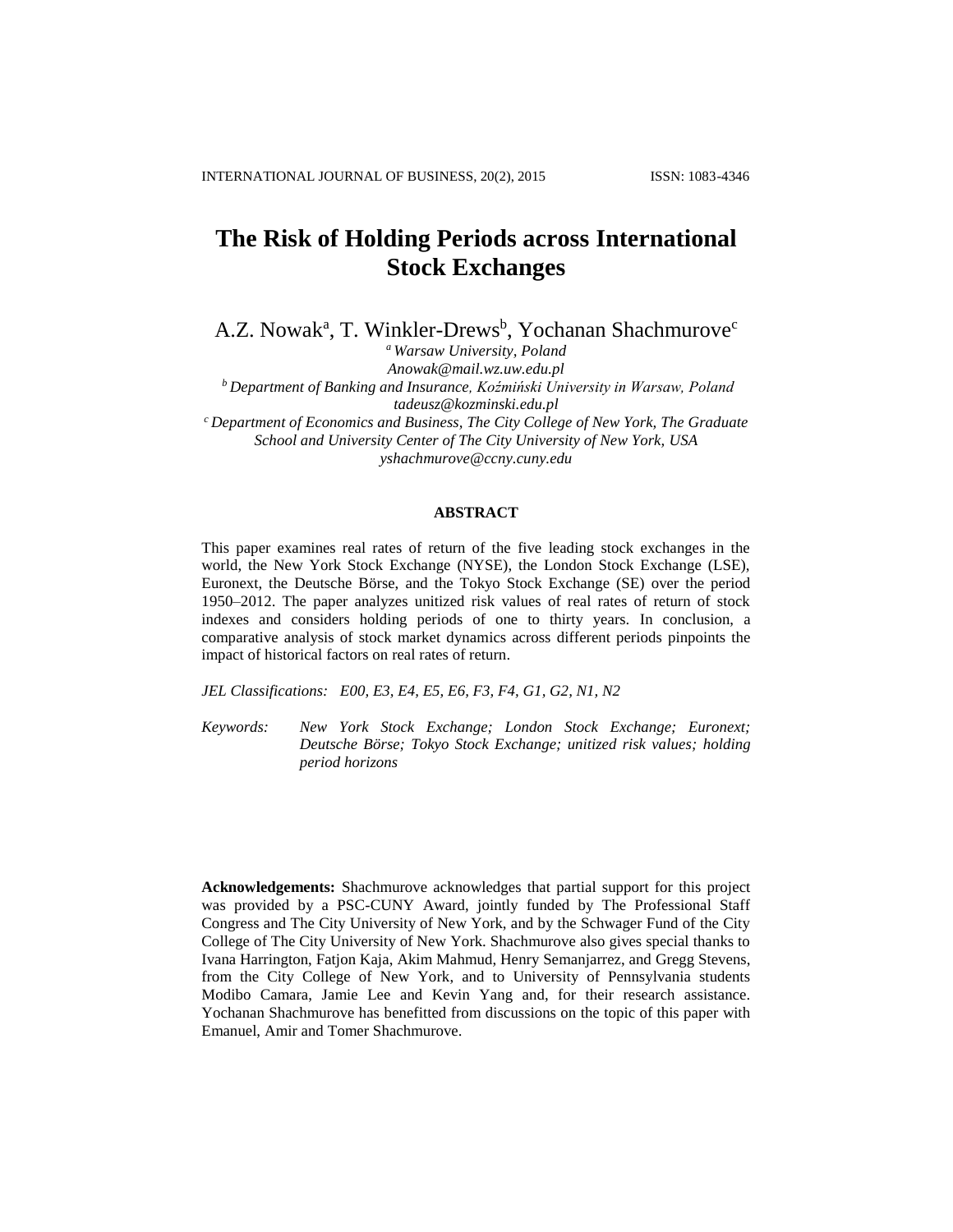# **I. INTRODUCTION**

Over the past three decades, financial markets have experienced unprecedented transformations, signs of which emerged in the late 1970s. In the 1980s, deregulation led to integration of financial markets, increasing competitiveness, and the gradual emergence of financial innovation. The rapid development of information and communication technologies in the 1990s contributed to the liberalization, internationalization, and growth of financial markets (Budd, 2011). Towards the end of the 1990s, cross-border investments occurred mainly between the United States (U.S.), Western Europe and, to a lesser extent, Japan (Clark, 2007). Currently, investment flows are still concentrated among the three, although the importance of other areas has been growing.

In recent years, substantial consolidation took place. The largest stock exchanges took over smaller ones, resulting in more concentrated transactions (Greasley, 2011). In 2011, 75% of the world's share trading was done at four major stock exchanges, the New York Stock Exchange (NYSE), the London Stock Exchange (LSE), Euronext, and the Tokyo Stock Exchange (Tokyo SE). Note that the holding companies of the NYSE and Euronext merged in 2007. These developments have generated changing risks, various dimensions of which have been analyzed. See de Araujo and Garcia (2013) for risk spillover among major stock exchanges, Liang and Wei (2012) on global liquidity risk, and Esqueda et al. (2012) about reduced volatility in emerging markets (Silver, 1995).

This paper presents the evolution of the level of risk for the leading five stock exchanges - NYSE, LSE, Euronext, Deutsche Börse, and Tokyo SE - from 1950 to 2012. The accepted measure of risk is the unitized risk values (variation coefficients) for the real rate of return. Risk levels are designated for holding periods of 1 to 30 years. The study uses monthly data from the Global Financial Database (www.global financialdata.com).

The remainder of the paper is organized as follows. Section II through Section VI analyzes the U.S., United Kingdom (U.K.), German, French, and Japanese markets. Section VII briefly concludes.

#### **II. THE U.S. MARKET**

With its robust economic growth during World War II, the U.S. enjoyed a post-war period of economic supremacy over other capitalist countries. The arms race arising from the outbreaks of the Cold War and the Korean War added further momentum (the Korean boom). During the period between 1950 and 1953, the U.S. industrial production increased by 41%. The end of the Korean War led to a decrease in government budget expenditures, which was accompanied by a short recession from 1953 to 1954. Inflation triggered another recession from 1957 to 1958. Expanding industrial production in the 1950s triggered a high rate of economic growth (Bordo, 2012).

Scientific and industrial research, propelled by the arms race, revitalized the economy in the 1960s. Although financing the "Great Society" programs, the space exploration missions and the Vietnam War generated budget deficits and inflation. After 1969, fighting inflation became the main goal –Keynesianism gave way to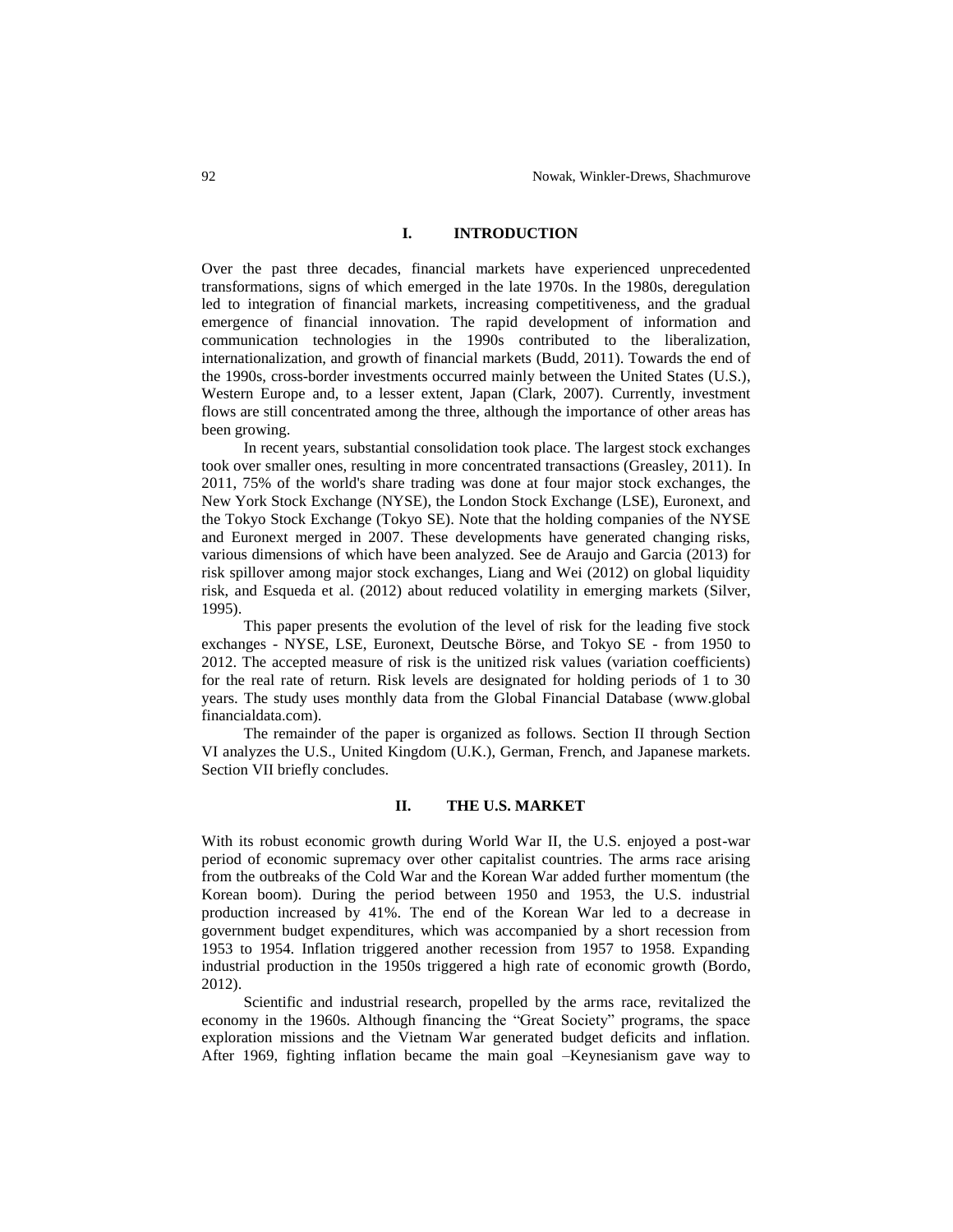monetarism – but to no avail as stagflation, a combination of low growth and high inflation, crippled in.

During the years 1950 until 1973, the U.S. Gross Domestic Product (GDP) grew at 3.9% annually, growth in industrial production was 5.3% and inflation was at the 2.7% rate. The first oil crisis occurred in 1974 until 1975. The crisis slowed down the U.S. economy, increasing both unemployment and inflation. In 1977, under President Carter, a plethora of social programmes were initiated, which only worsened the situation. In 1980, the inflation rate was 13.5%. In 1981, when President Reagan took office, the inflation rate fell to 10.3%. President Reagan introduced deregulation and spent heavily on defence programs including the "Star Wars" missile defence system. In 1982, a decline in oil prices reduced inflation to 6.2% (World Bank Global Economic Prospects, 2010).

Economic growth rebounded to 4.6% in 1983 after the 1981-1982 recession ended, and averaged 4.1% until 1990, when another recession began. Technological innovation led to more exports, but it did not stop high trade deficits. The domestic government debt was high and reached \$200 billion in 1986. Between 1974 and 1990, the American economy grew at a rate of 2.6% annually and growth in industrial production was 2.5%, with the inflation rate being 6.7% (Mishkin, 2002). Expenditures on military intervention in Kuwait in 1990 and 1992 further increased the federal deficits. In 2001, the military intervention in Afghanistan started, and from 2003 to 2005, the Iraq War costs an estimated \$802 billion; both events slowed down the economy. The market interpretation of the aforementioned events is presented in Figure 1.



**Figure 1** U.S. inflation and the Dow Jones Industrial Average (DJIA) Index values (1950 - 2012)

Source: Global Financial Data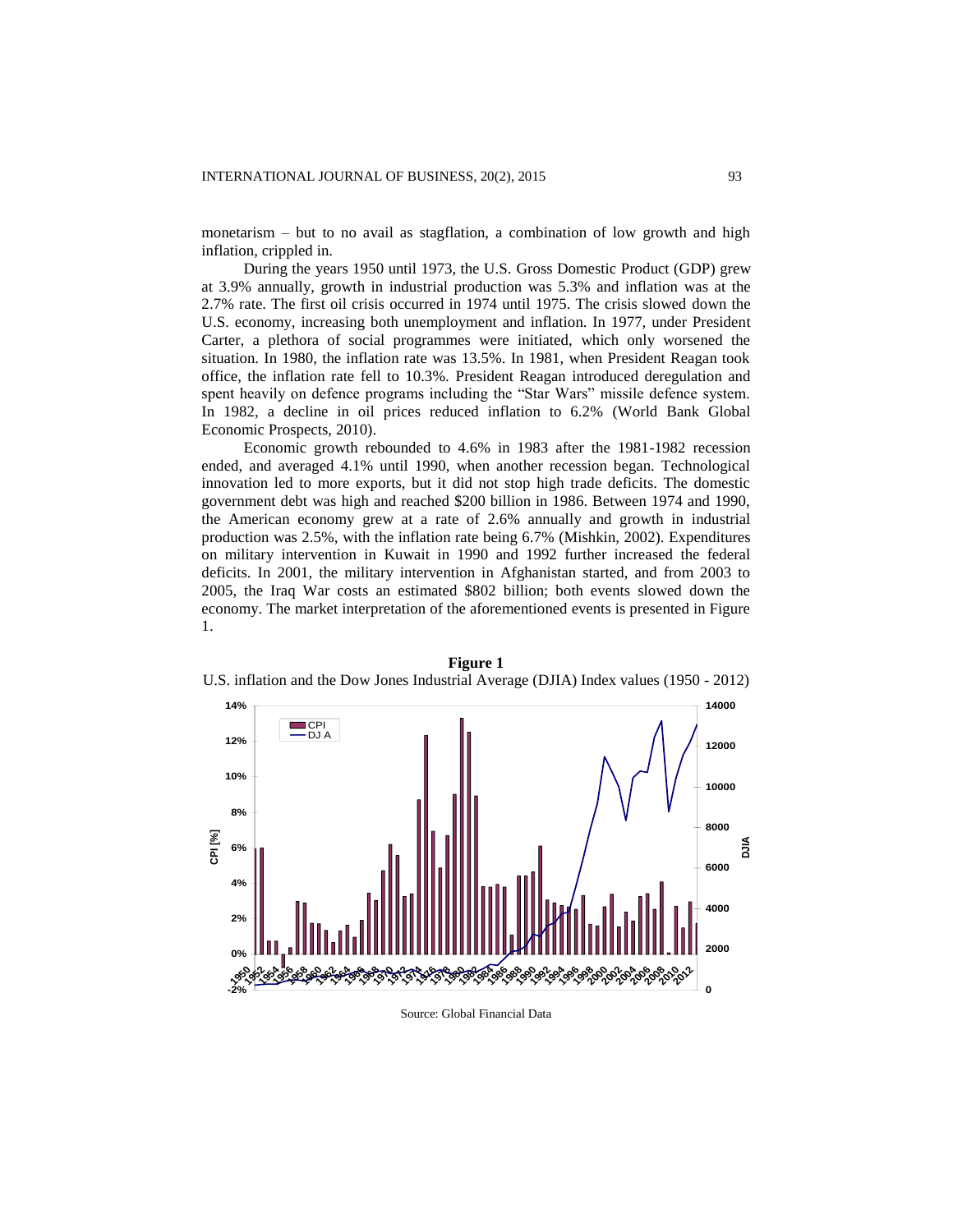Despite expenditures on the arms race, space exploration, social programs, and the Vietnam War, growth in the value of the Dow Jones Industrial Average (DJIA) continued through the early 1970s. However, the negative effects of the two energy crises did not derail the growth in the stock market from 1973 through 1984. The development of the information and technology sector gave impetus to the expansion of the American economy at the turn of the 1980s and through the 1990s (Rhode, 2006). These developments are reflected by the behavior of the stock market during the period of 1985 until 1994. A reversal of the dynamic growth occurred in 1999 as a result of the crisis due to over expansion of the Information Technology (IT) at the time. The housing boom that lasted until 2006 came to a halt, triggering the great recession of 2007. Table 1 presents summary statistics for the real U.S. stock market returns.

**Table 1** Summary statistics for the real U.S. stock market returns

| <b>Holding Period</b>   | Min       | Max    | Mean  | Standard  |          |          | Kurtosis Skewness Observations |
|-------------------------|-----------|--------|-------|-----------|----------|----------|--------------------------------|
| [years]                 |           |        |       | Deviation |          |          |                                |
| 1                       | $-42.67%$ | 46.72% | 4.33% | 16.30%    | $-0.130$ | 0.040    | 745                            |
| $\sqrt{2}$              | $-29.66%$ | 37.28% | 3.60% | 11.61%    | $-0.013$ | 0.131    | 733                            |
| $\overline{\mathbf{3}}$ | $-18.16%$ | 28.25% | 3.29% | 9.34%     | $-0.450$ | 0.184    | 721                            |
| $\overline{\mathbf{4}}$ | $-13.94%$ | 22.91% | 3.11% | 8.25%     | $-0.768$ | 0.216    | 709                            |
| 5                       | $-12.08%$ | 22.20% | 3.06% | 7.79%     | $-0.756$ | 0.175    | 697                            |
| 6                       | $-13.06%$ | 18.20% | 3.00% | 7.19%     | $-0.856$ | 0.005    | 685                            |
| $\overline{7}$          | $-11.19%$ | 16.64% | 2.92% | 6.75%     | $-1.035$ | $-0.051$ | 673                            |
| 8                       | $-9.97%$  | 15.14% | 2.87% | 6.44%     | $-1.102$ | $-0.159$ | 661                            |
| 9                       | $-9.99%$  | 14.89% | 2.85% | 6.23%     | $-1.051$ | $-0.292$ | 649                            |
| 10                      | $-9.45%$  | 13.17% | 2.77% | 5.98%     | $-1.141$ | $-0.304$ | 637                            |
| 11                      | $-8.45%$  | 12.89% | 2.72% | 5.81%     | $-1.209$ | $-0.265$ | 625                            |
| 12                      | $-7.74%$  | 12.47% | 2.70% | 5.62%     | $-1.202$ | $-0.236$ | 613                            |
| 13                      | $-8.13%$  | 12.79% | 2.71% | 5.47%     | $-1.076$ | $-0.233$ | 601                            |
| 14                      | $-7.74%$  | 12.97% | 2.71% | 5.30%     | $-0.985$ | $-0.188$ | 589                            |
| 15                      | $-7.58%$  | 12.91% | 2.68% | 5.14%     | $-0.929$ | $-0.138$ | 577                            |
| 16                      | $-7.39%$  | 12.48% | 2.62% | 4.96%     | $-0.886$ | $-0.117$ | 565                            |
| 17                      | $-6.97%$  | 12.92% | 2.56% | 4.78%     | $-0.914$ | $-0.081$ | 553                            |
| 18                      | $-6.36%$  | 11.71% | 2.48% | 4.60%     | $-1.014$ | $-0.043$ | 541                            |
| 19                      | $-5.25%$  | 10.93% | 2.39% | 4.42%     | $-1.122$ | $-0.004$ | 529                            |
| 20                      | $-4.84%$  | 9.96%  | 2.32% | 4.20%     | $-1.214$ | 0.015    | 517                            |
| 21                      | $-4.84%$  | 8.95%  | 2.28% | 4.01%     | $-1.326$ | 0.026    | 505                            |
| 22                      | $-4.23%$  | 8.94%  | 2.22% | 3.84%     | $-1.385$ | 0.085    | 493                            |
| 23                      | $-4.36%$  | 8.53%  | 2.16% | 3.65%     | $-1.403$ | 0.102    | 481                            |
| 24                      | $-3.03%$  | 8.20%  | 2.11% | 3.44%     | $-1.441$ | 0.138    | 469                            |
| 25                      | $-3.05%$  | 8.50%  | 2.09% | 3.25%     | $-1.381$ | 0.167    | 457                            |
| 26                      | $-3.12%$  | 7.95%  | 2.09% | 3.08%     | $-1.423$ | 0.174    | 445                            |
| 27                      | $-2.70%$  | 7.05%  | 2.06% | 2.86%     | $-1.521$ | 0.197    | 433                            |
| 28                      | $-2.01%$  | 6.70%  | 2.02% | 2.64%     | $-1.495$ | 0.270    | 421                            |
| 29                      | $-1.67%$  | 6.71%  | 1.99% | 2.42%     | $-1.403$ | 0.307    | 409                            |
| 30                      | $-1.15%$  | 6.62%  | 1.98% | 2.19%     | $-1.296$ | 0.398    | 397                            |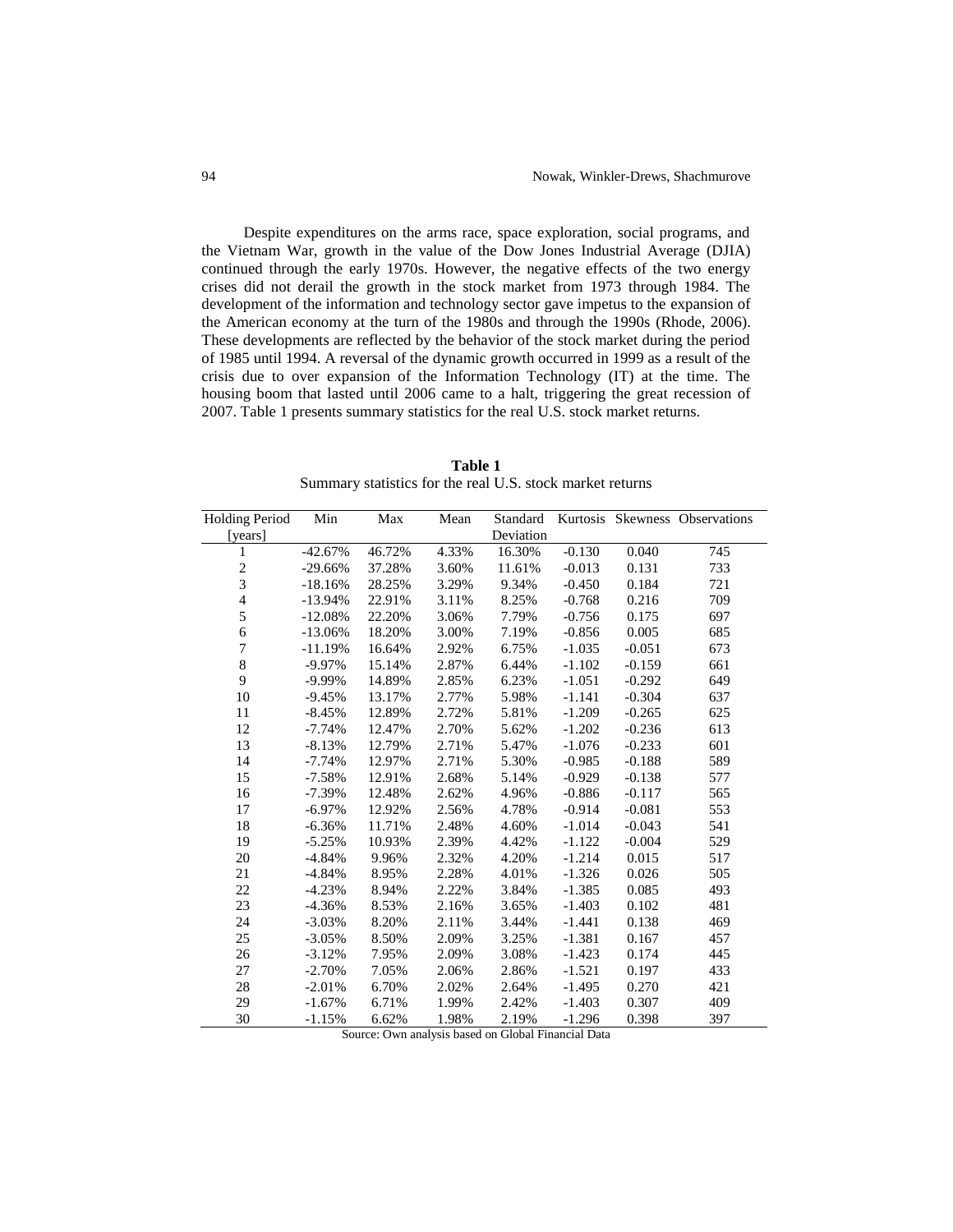For the 30-year holding period, the expected value of rates of return is more than twofold smaller than the same value for 1-year. The standard deviation is respectively seven times smaller. The unitized risk values for the real rate of return for the DJIA Index are indicated on the basis of the data presented in Table 1 and Figure 2. The dynamic of unitized risk for the real rate of return of the DJIA Index is presented in Table 2.



**Figure 2** Unitized risk values for the real rate of return for the DJIA Index

**Table 2** Dynamic of unitized risk for the real rate of return for the DJIA Index

| Holding Period [years]        |      | $\sim$               | 10    |                | 20          | 25    | 30   |
|-------------------------------|------|----------------------|-------|----------------|-------------|-------|------|
| St. dev./ unit rate of return | 3.77 | 2.54                 |       | 2.16 1.92 1.81 |             | 1.56  | 1.11 |
| Change [%]                    |      | 32.45                | 42.58 |                | 48.98 51.90 | 58.65 | 70.5 |
|                               |      | Source: Own analysis |       |                |             |       |      |

# **III. THE U.K. MARKET**

At the conclusion of World War II, Great Britain was economically weak. Reconstructing its economy was only possible with the help of the United States. From 1945 until 1951, Great Britain implemented a nationalization program. The British economy focused on colonization, which made it difficult to benefit from the opportunity to export significant quantities of raw materials for the U.S. arms industry during the Korean War. The outbreak provided a renewed incentive for the British economy with intermittent perturbations in 1952. The inflation rate reached 9.6% in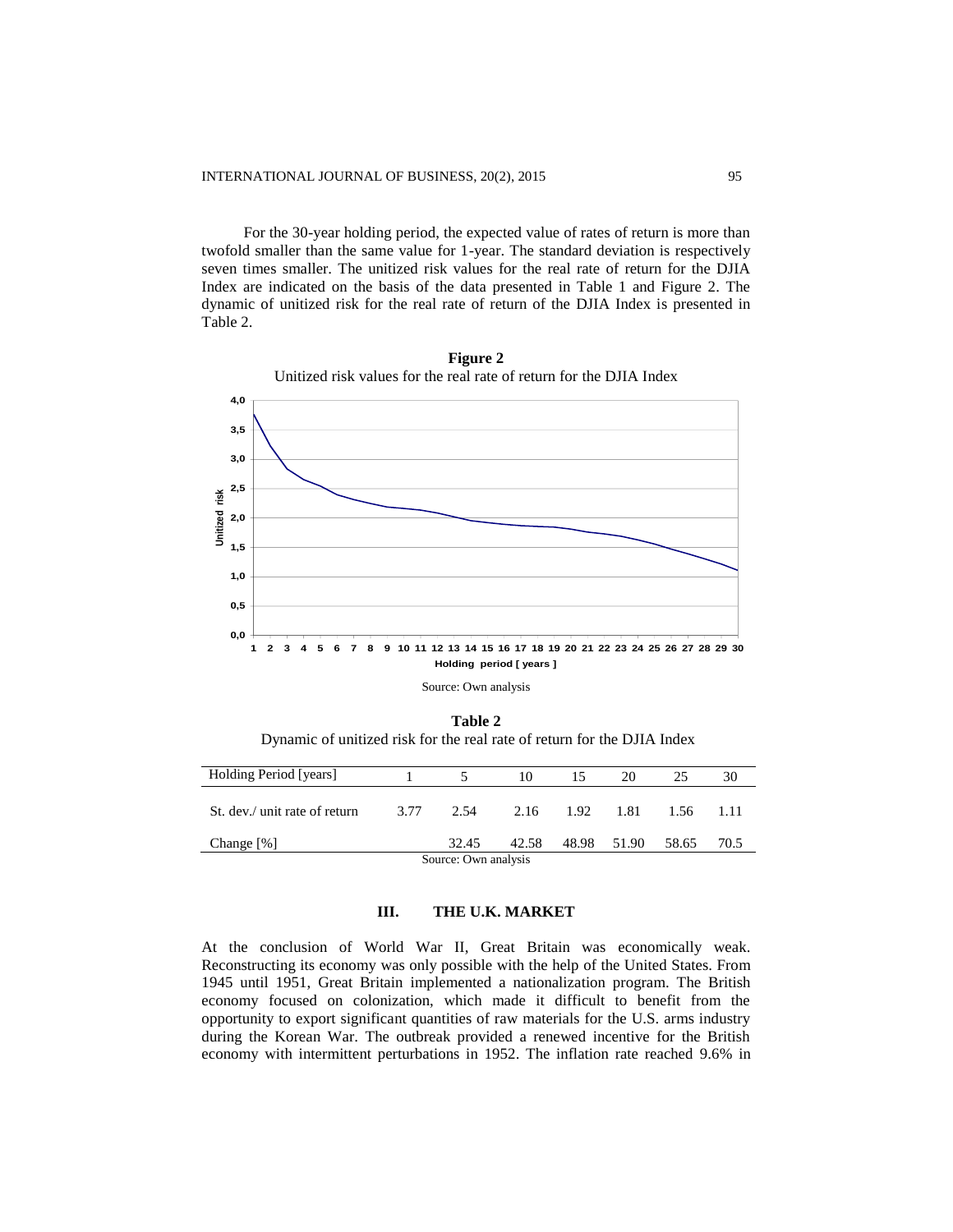1952. In 1956, the colonial empire started disintegrating after its defeat surrounding the Suez Canal. In 1959, with a conservative economy and a lower, compared with other countries, research and development (R&D) budget, the U.K. conceded the top European GDP spot to West Germany (Arrighi, 2010; Read, 2010).

Following an attempt to construct "the opportunity to export the welfare society" and the subsequent nationalisation of certain industries in 1964, the U.K. devalued the pound sterling by about 12%. This devaluation reinvigorated exports but also reinforced inflation, which peaked at 9.4% in 1971. The British economy was managed according to Keynesian principles, which endorse state interventionism. From the mid-1960s, with a larger R&D budget, the technological gap between the U.S. and the U.K. narrowed. Inflation peaked at 24% in 1975. The exploitation of the British oil resources and the resulting oil self-sufficiency, lowered inflation to 8% in 1976, and it remained at 12% for the following three years. In 1979, the Tory won the elections and introduced monetary neoliberalism (Thatcherism) in order to reconstruct the industry, stabilize inflation, and strengthen the currency (Bernholz, 2003).

The second oil crisis thwarted the economic reforms, causing an economic depression from 1980 to 1981. In 1982, the introduction of new reforms resulted in a 3.5% increase in GDP growth rate and inflation increased by 5%. In 1983, the volume of international trade became considerably more important. In 1986, the oil price returned to its pre-crisis level. During the period of 1974-1990, the British economy grew at a rate of 1.9%. Growth remained stable through the 1990s. In the first decade of the  $21<sup>st</sup>$  century, this development was impeded by the subprime crisis in 2008 (Kindleberger and Laffargue, 2008). Figure 3 presents the market interpretation of the aforementioned events in the U.K (see also Quennouëlle-Corre and Cassis, 2010).



**Figure 3** U.K. inflation and Financial Times Stock Exchange (FTSE) Index value (1950- 2012)

Source: Own analysis based on Global Financial Data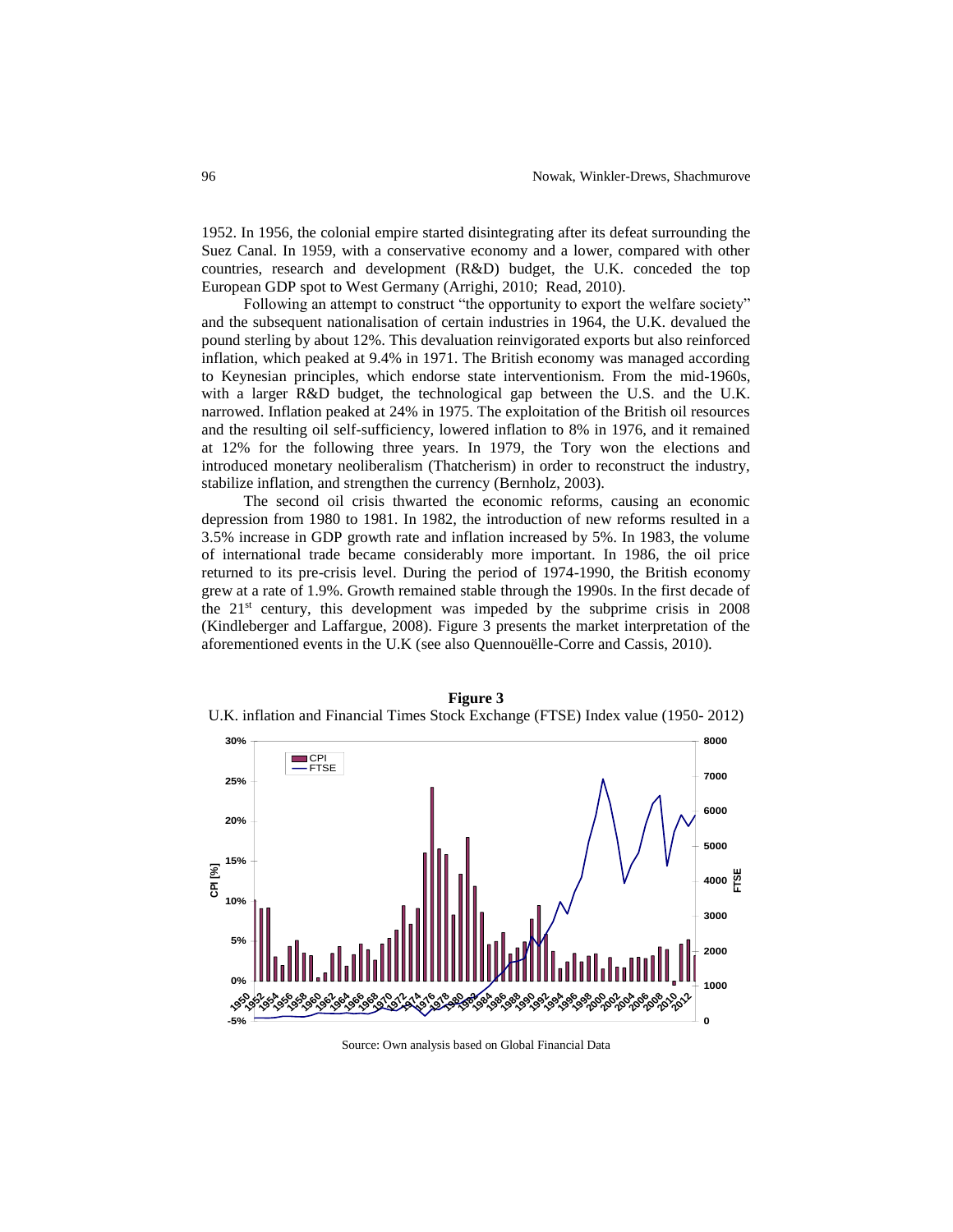In the years 1950-1973 the London stock exchange (LSE) market experienced a moderate upward trend. The increasing volatility of the alternating fluctuations of the LSE benchmark shows that during the period analyzed, the growth of the British economy was achieved with difficulties. The behavior of the stock market from 1950 to 1955 was fairly steady as the average GDP growth was 3% (Littlewood, 1998). The failure of the Suez conflict in 1956 initiates the ten-year period of major deviations of the index from the trend line.

The London stock exchange reacted with more volatile performances as a result of the devaluation of the pound sterling in 1967, generating a gradual increase in inflation and then stagflation caused by the first energy crisis. The exploitation of offshore oil which mitigated the effects of the first energy crisis, and the debilitating effects of the second energy crisis caused by Thatcherism, largely contributed to the non-linear upward trend of the benchmark of the London Stock Exchange in the period 1974-1989. From 1990 until 2010, the FTSE is characterized by large amplitude fluctuations around a strong upward trend where the turning points define a global phenomenon – the Information Technology (IT) crisis in 2000 and the subprime crisis of 2006-2008 (Eichengreen, 2012). Table 3 presents summary statistics for the real U.K. stock market returns (Vickers, 2011). For the 30-year holding period, the expected rate of return is more than one and a half times smaller than the same value for 1-year. The standard deviation is respectively twelve and a half times smaller. The unitized risk values for the real rate of return for the FTSE Index are indicated on the basis of data in Figure 4 and Table 3. Table 4 presents the dynamic of unitized risk for the real rate of return for the FTSE Index.



**Figure 4** Unitized risk values for the real rate of return for the FTSE Index

Source: Own analysis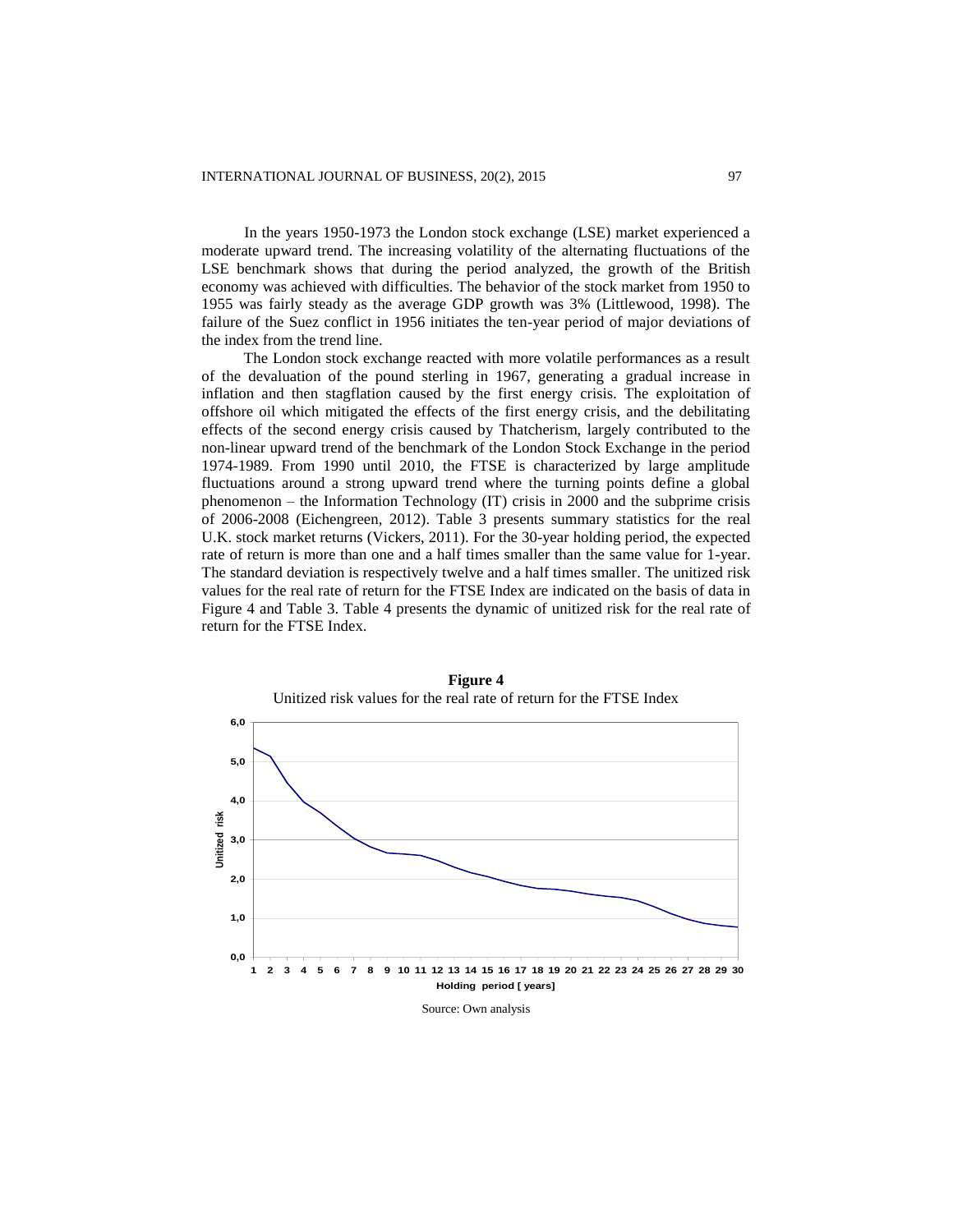| <b>Holding Period</b>   | Min       | Max    | Mean  | Standard  | Kurtosis |          | Skewness Observations |
|-------------------------|-----------|--------|-------|-----------|----------|----------|-----------------------|
| [years]                 |           |        |       | Deviation |          |          |                       |
| 1                       | $-65.32%$ | 89.06% | 3.56% | 19.02%    | 1.260    | $-0.040$ | 745                   |
| $\overline{c}$          | $-52.03%$ | 40.04% | 2.57% | 13.19%    | 1.320    | $-0.462$ | 733                   |
| $\overline{\mathbf{3}}$ | $-37.52%$ | 30.37% | 2.34% | 10.43%    | 0.948    | $-0.595$ | 721                   |
| $\overline{4}$          | $-25.41%$ | 22.90% | 2.14% | 8.48%     | 0.487    | $-0.571$ | 709                   |
| 5                       | $-22.87%$ | 23.70% | 2.03% | 7.50%     | 0.400    | $-0.500$ | 697                   |
| 6                       | $-22.24%$ | 21.61% | 2.01% | 6.74%     | 0.369    | $-0.536$ | 685                   |
| 7                       | $-16.45%$ | 16.70% | 2.02% | 6.16%     | $-0.007$ | $-0.451$ | 673                   |
| 8                       | $-13.91%$ | 14.20% | 2.01% | 5.67%     | $-0.221$ | $-0.476$ | 661                   |
| 9                       | $-11.72%$ | 11.60% | 2.00% | 5.34%     | $-0.557$ | $-0.527$ | 649                   |
| 10                      | $-10.64%$ | 11.48% | 1.93% | 5.09%     | $-0.891$ | $-0.453$ | 637                   |
| 11                      | $-10.68%$ | 12.23% | 1.85% | 4.82%     | $-0.964$ | $-0.393$ | 625                   |
| 12                      | $-9.22%$  | 11.55% | 1.83% | 4.52%     | $-1.030$ | $-0.313$ | 613                   |
| 13                      | $-8.85%$  | 11.90% | 1.86% | 4.29%     | $-0.959$ | $-0.297$ | 601                   |
| 14                      | $-8.68%$  | 9.83%  | 1.89% | 4.08%     | $-0.921$ | $-0.282$ | 589                   |
| 15                      | $-8.55%$  | 10.53% | 1.90% | 3.93%     | $-0.907$ | $-0.148$ | 577                   |
| 16                      | $-6.48%$  | 9.50%  | 1.92% | 3.73%     | $-0.906$ | $-0.052$ | 565                   |
| 17                      | $-5.75%$  | 9.29%  | 1.92% | 3.54%     | $-0.798$ | 0.069    | 553                   |
| 18                      | $-4.28%$  | 9.16%  | 1.92% | 3.38%     | $-0.772$ | 0.143    | 541                   |
| 19                      | $-4.72%$  | 9.12%  | 1.88% | 3.27%     | $-0.786$ | 0.189    | 529                   |
| 20                      | $-4.65%$  | 8.51%  | 1.85% | 3.13%     | $-0.826$ | 0.162    | 517                   |
| 21                      | $-3.89%$  | 8.26%  | 1.82% | 2.95%     | $-0.831$ | 0.235    | 505                   |
| 22                      | $-3.44%$  | 8.29%  | 1.79% | 2.80%     | $-0.863$ | 0.338    | 493                   |
| 23                      | $-2.98%$  | 8.60%  | 1.73% | 2.65%     | $-0.735$ | 0.503    | 481                   |
| 24                      | $-2.92%$  | 8.57%  | 1.72% | 2.49%     | $-0.621$ | 0.618    | 469                   |
| 25                      | $-2.59%$  | 8.98%  | 1.77% | 2.29%     | $-0.460$ | 0.634    | 457                   |
| 26                      | $-1.80%$  | 8.15%  | 1.85% | 2.07%     | $-0.510$ | 0.539    | 445                   |
| 27                      | $-1.75%$  | 7.14%  | 1.91% | 1.86%     | $-0.800$ | 0.347    | 433                   |
| 28                      | $-1.07\%$ | 5.86%  | 1.94% | 1.68%     | $-1.061$ | 0.229    | 421                   |
| 29                      | $-1.06%$  | 5.94%  | 1.95% | 1.59%     | $-0.973$ | 0.294    | 409                   |
| 30                      | $-1.01%$  | 5.92%  | 1.96% | 1.52%     | $-0.807$ | 0.346    | 397                   |

**Table 3** Summary statistics for the real U.K. stock market returns

Source: Global Financial Data

**Table 4** Dynamic of unitized risk for the real rate of return for the FTSE Index

| Holding Period [years]        |      |                      | 10        |             | 20   |             | 30    |
|-------------------------------|------|----------------------|-----------|-------------|------|-------------|-------|
| St. dev./ unit rate of return | 5.35 | 3.69                 | 2.64 2.07 |             | 1.69 | 1.29        | 0.78  |
| Change $[\%]$                 |      | 30.91                |           | 50.58 61.36 |      | 68.31 75.82 | 85.49 |
|                               |      | Source: Own analysis |           |             |      |             |       |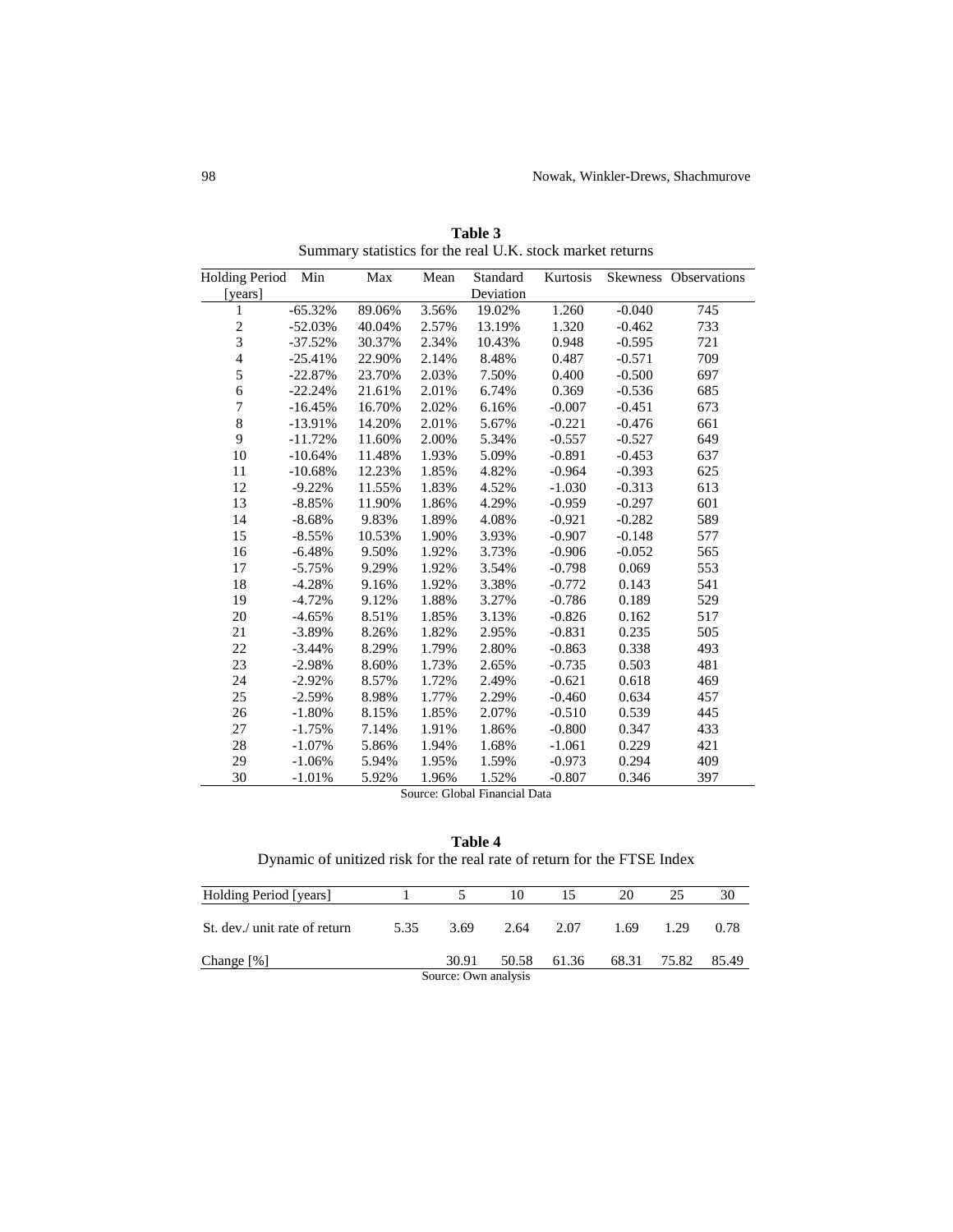## **IV. THE GERMAN MARKET**

War damages and reparations for the First World War considerably weakened the German industry. The U.S. and the U.K. helped the German economy. Raw material exports from Germany helped the U.S. arms industry during the Korean boom. Additionally, increases in non-arms expenditures helped create the "German economic miracle." In 1959, Germany started leading the GDP rankings. In the 1960s, it received monetary support from the U.S., and scientific/technological progress became a driving force behind its economic expansion. From 1950 to 1973, West Germany's industrial production was five times larger, and German exports grew by 30 times (Alpert, 1951; Bairoch, 1993; Glossner, 2010).

This effect caused annual GDP to rise by 5%, with a simultaneous inflation increase. The first oil crisis increased inflation to 7% in 1974 and resulted in an economic downturn. The German economy, based mostly on coal, overcame the crisis in a short time, reaching a \$14.3 billion balance of payments surplus. The second oil crisis prevented inflation from falling, reaching 6.3% in 1981. In the early 1980s, foreign investments decreased and as a result the German Mark weakened. Limited budget expenditures, coupled with increases in export and investment volumes led to a 2.3% GDP increase between 1974 and 1990. After 1990, changes in Central and Eastern Europe triggered economic development with a controlled inflation rate (Alpert, 1951). The German economy was developing steadily, despite high government expenditures as the country was going through the re-unification process (Flandreau, Holtfrerich, and James, 2003). The subprime crisis weakened the economy. Figure 5 shows the impact of German events on the market.



**Figure 5** Germany inflation and Deutscher Aktienindex (DAX) Index value (1950- 2012)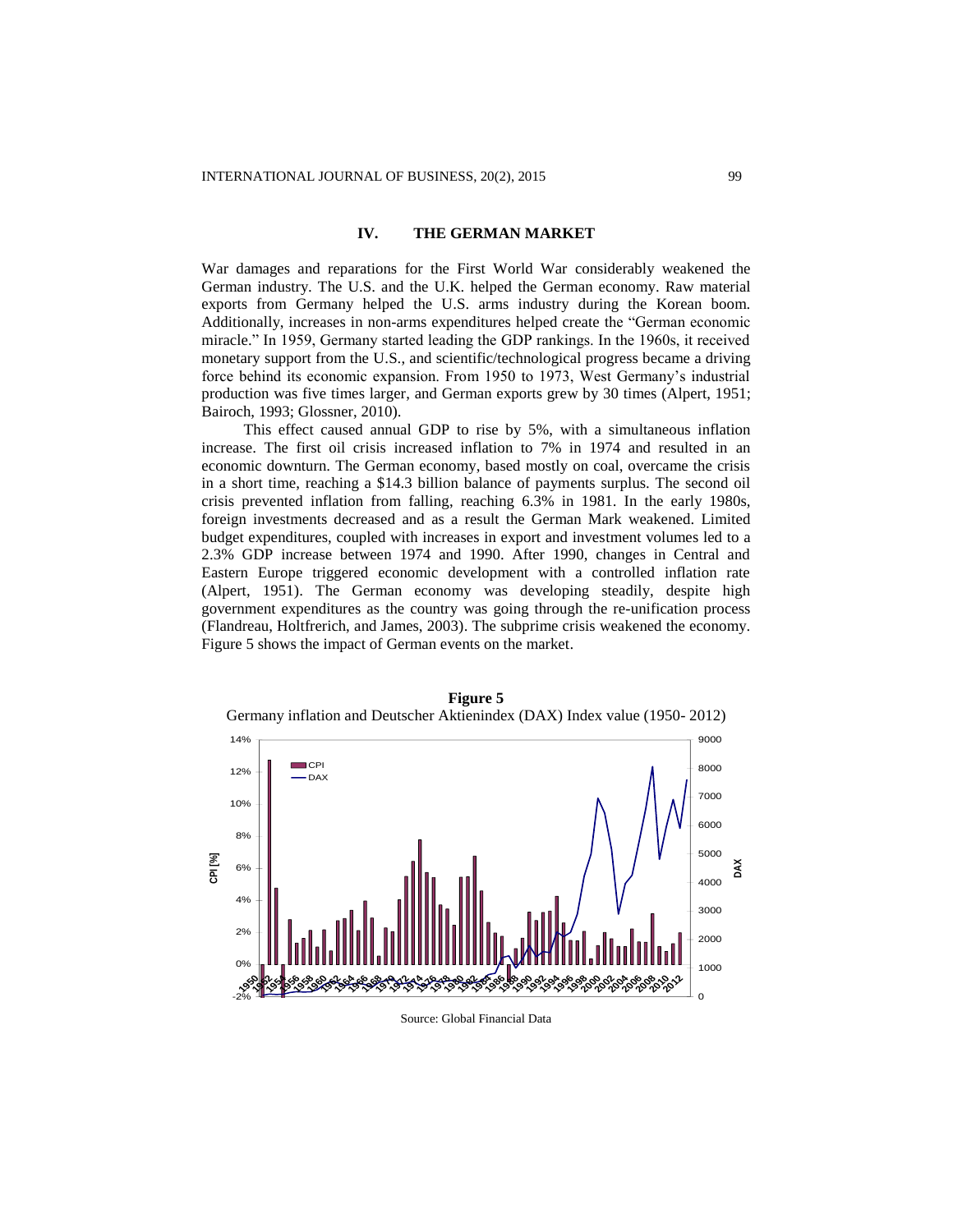From 1950 to 1958 the German stock exchange enjoyed a boom as its benchmark fluctuation trends show. Despite the energy crisis, the German economy experienced modest growth, as depicted by the upward trend of the stock market for the two-decade period from 1959 to 1982. A strong upturn of the German stock market from 1983 to 1995 represents the condition of the economy during the late 1980s and 1990s (Haug and Dewald, 2004). Significant fluctuations of the DAX Index around the economic trend are adequate for the economic burden associated with the reunification of Germany. The upward trend in 1996-2012 confirms the modest growth of the German economy in the first decade of the 21<sup>st</sup> century. The impact of externalities on the German economy is manifested in other areas of the economy due to large fluctuations of the benchmark. Table 5 provides summary statistics for the real German stock market returns.

| Holding                 | Min       | Max    | Mean  | Standard  | Kurtosis | <b>Skewness</b> | Observations |
|-------------------------|-----------|--------|-------|-----------|----------|-----------------|--------------|
| Period [years]          |           |        |       | Deviation |          |                 |              |
| 1                       | $-52.60%$ | 98.18% | 7.09% | 25.03%    | 0.193    | 0.538           | 745          |
| $\overline{\mathbf{c}}$ | $-36.60%$ | 70.75% | 5.67% | 18.57%    | 0.511    | 0.652           | 733          |
| 3                       | $-32.71%$ | 54.24% | 4.88% | 14.30%    | 0.380    | 0.672           | 721          |
| $\overline{4}$          | $-18.34%$ | 39.51% | 4.52% | 11.87%    | $-0.305$ | 0.622           | 709          |
| 5                       | $-16.05%$ | 28.93% | 4.34% | 10.38%    | $-0.766$ | 0.473           | 697          |
| $\epsilon$              | $-12.87%$ | 30.95% | 4.17% | 9.04%     | $-0.296$ | 0.619           | 685          |
| 7                       | $-10.09%$ | 33.14% | 4.04% | 8.21%     | 0.594    | 0.931           | 673          |
| $\,8$                   | $-8.61%$  | 27.93% | 3.93% | 7.53%     | 0.672    | 0.993           | 661          |
| 9                       | $-10.66%$ | 25.37% | 3.80% | 7.10%     | 0.580    | 0.869           | 649          |
| 10                      | $-6.76%$  | 26.18% | 3.56% | 6.64%     | 1.011    | 0.886           | 637          |
| 11                      | $-6.17%$  | 23.70% | 3.33% | 6.06%     | 0.601    | 0.699           | 625          |
| 12                      | $-6.02%$  | 19.59% | 3.18% | 5.42%     | $-0.287$ | 0.348           | 613          |
| 13                      | $-6.74%$  | 15.90% | 3.15% | 4.90%     | $-0.381$ | 0.109           | 601          |
| 14                      | $-7.35%$  | 15.87% | 3.12% | 4.54%     | $-0.276$ | 0.057           | 589          |
| 15                      | $-5.90\%$ | 13.78% | 3.08% | 4.26%     | $-0.566$ | 0.055           | 577          |
| 16                      | $-5.46%$  | 11.94% | 3.04% | 4.02%     | $-0.596$ | 0.036           | 565          |
| 17                      | $-5.06%$  | 10.77% | 3.01% | 3.85%     | $-0.497$ | 0.062           | 553          |
| 18                      | $-4.72%$  | 11.36% | 2.97% | 3.73%     | $-0.273$ | 0.138           | 541          |
| 19                      | $-4.80%$  | 11.14% | 2.91% | 3.53%     | $-0.201$ | 0.058           | 529          |
| 20                      | $-4.88%$  | 10.54% | 2.84% | 3.22%     | $-0.032$ | $-0.121$        | 517          |
| 21                      | $-5.07\%$ | 9.38%  | 2.79% | 2.90%     | 0.269    | $-0.298$        | 505          |
| 22                      | $-5.02%$  | 8.86%  | 2.77% | 2.72%     | 0.014    | $-0.274$        | 493          |
| 23                      | $-3.57%$  | 8.42%  | 2.77% | 2.55%     | $-0.508$ | $-0.205$        | 481          |
| 24                      | $-3.08%$  | 6.94%  | 2.77% | 2.31%     | $-0.814$ | $-0.064$        | 469          |
| 25                      | $-1.57%$  | 7.24%  | 2.79% | 2.13%     | $-0.997$ | 0.261           | 457          |
| 26                      | $-1.37%$  | 6.91%  | 2.81% | 1.95%     | $-0.888$ | 0.286           | 445          |
| 27                      | $-1.81%$  | 6.27%  | 2.86% | 1.78%     | $-0.631$ | $-0.174$        | 433          |
| 28                      | $-1.49%$  | 5.88%  | 2.88% | 1.63%     | $-0.487$ | $-0.390$        | 421          |
| 29                      | $-0.47%$  | 5.52%  | 2.88% | 1.47%     | $-0.717$ | $-0.441$        | 409          |
| 30                      | $-1.00\%$ | 5.27%  | 2.87% | 1.41%     | $-0.601$ | $-0.606$        | 397          |
|                         |           |        |       |           |          |                 |              |

**Table 5**  Summary statistics for real German stock market returns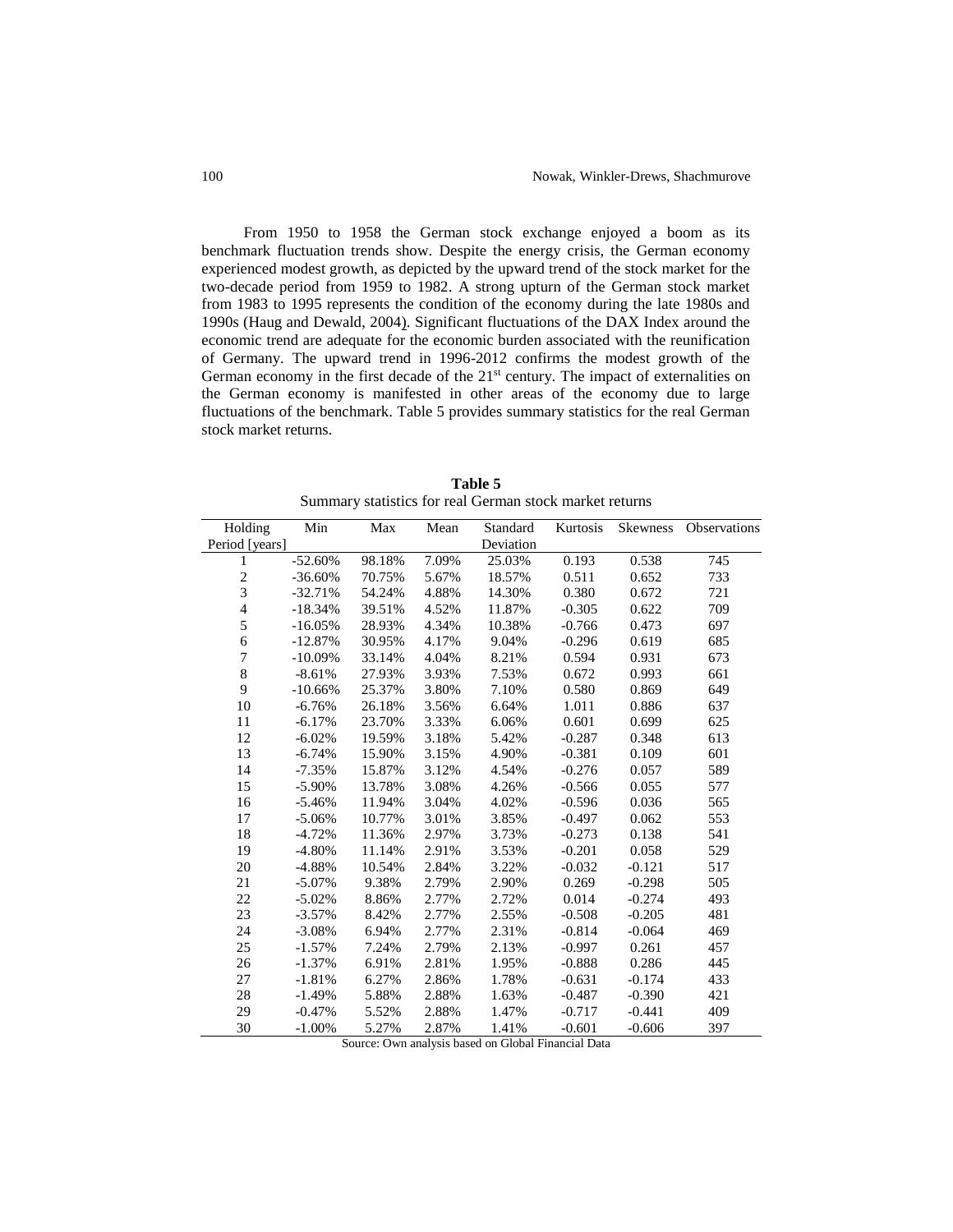For the 30-year holding period, the expected value for the rate of return is over twofold smaller than the same value for 1-year and the standard deviation is respectively seventeen times smaller. On the basis of the data shown in Table 5, Figure 6 shows the unitized risk values for the real rate of return for the DAX Index, whose dynamic is presented in Table 6.



**Figure 6** Unitized risk values for the real rate of return for the DAX Index

**Table 6** Dynamic of unitized risk for the real rate of return for the DAX Index

| Holding Period [years]               |  | 10                   |       | 20 | 25          | 30    |  |
|--------------------------------------|--|----------------------|-------|----|-------------|-------|--|
| St. dev./ unit rate of return $3.53$ |  | 2.39 2.64 1.38 1.13  |       |    | 0.76        | 0.49  |  |
| Change $[\%]$                        |  | 32.34 47.16          | 60.84 |    | 67.85 78.33 | 86.14 |  |
|                                      |  | Source: Own analysis |       |    |             |       |  |

## **V. THE FRENCH MARKET**

The American Marshall Plan was crucial for the reconstruction of the French economy. Central planning and the nationalization of energy, coal mining, aviation, and banking sectors were pillars of French economic policy (Maddison, 2000). With its military involvement in Indochina, France was not able to take full advantage of the opportunity to export significant quantities of raw materials for the U.S. arms industry during the Korean War. There was a drop in the GDP growth rate between 1952 and 1953 (Giersch, 1978). The military involvement in Indochina and Algeria resulted in France's fragility toward the worldwide economic downturn from 1958 until 1959. French exports became more competitive with the initiation of the Great France programme, which devalued the currency (Schröter, 2005).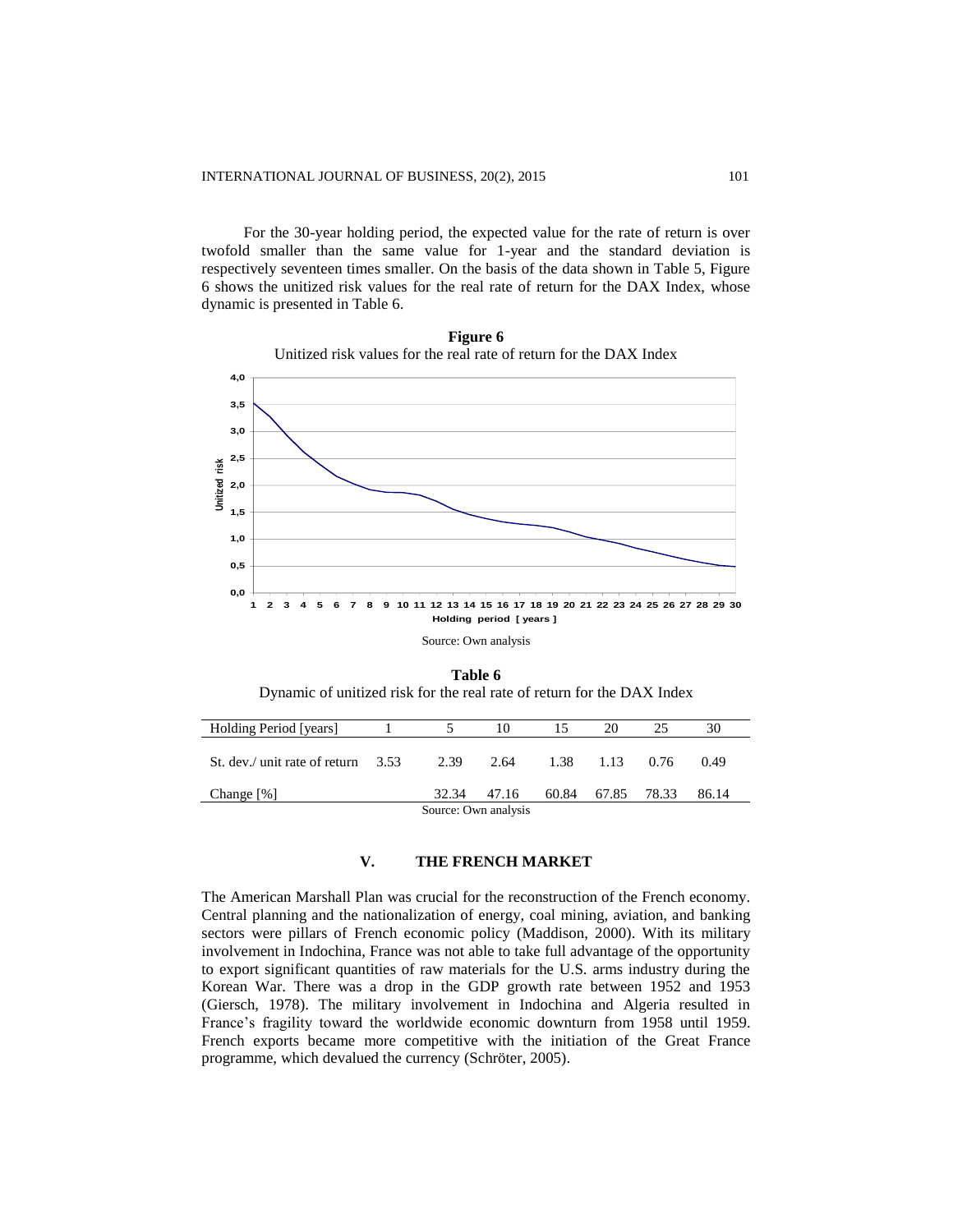Due to capital and technological inputs from the U.S., the French GDP increased 5.7% between 1960 and 1970. The recession caused by the first oil crisis had a lower impact on the French economy as compared with other European countries or the United States (1980). France had the second highest GDP growth rate after West Germany. The end of the second oil crisis coincided with political changes in France. In 1981, the leftist defeated the right wing political party in presidential elections. France, weakened by the oil crises and nationalization, which promoted high worker compensations, made its economy less competitive and witnessed inflation upwards of 12% (Rivoire, 1980).

During the years 1981-1983, trade difficulties prompted currency devaluations. In 1986, the rightist political party took over the government and once again privatized banks and enterprises. Throughout the years 1974 until 1990, the French economic development reached the level of Germany, and progressed much faster than that of the United Kingdom. The changes in Eastern and Central Europe did not benefit the French economy as they favoured Germany. In the first decade of the  $21<sup>st</sup>$  century, French economic growth was stable. The subprime mortgage crisis of 2008 and 2009 impacted the French economy to a much lesser degree as compared with the U.S. and the U.K. Figure 7 presents the market interpretation of the aforementioned events in France.



**Figure 7** French inflation and the CAC 40 Index value (1950- 2012)

Source: Global Financial Data

The relatively small amplitude in fluctuations of the French stock exchange index, around a moderate upward trend in the period 1950-1962, suggest that the loss of the war in Indochina (1945-1954) and in Algeria (1954-1962) did not substantially affect the behavior of the market. The large deviation of the index from the trend line in 1958 indicates low resistance of the French economy to the global economic downturn. The currency devaluation in 1960 stimulated export and technological progress, which boosted the French economy in the 70s (Allen, 2011). Both the soundness of the French economy and a better reaction to the negative effects of the two energy crises led to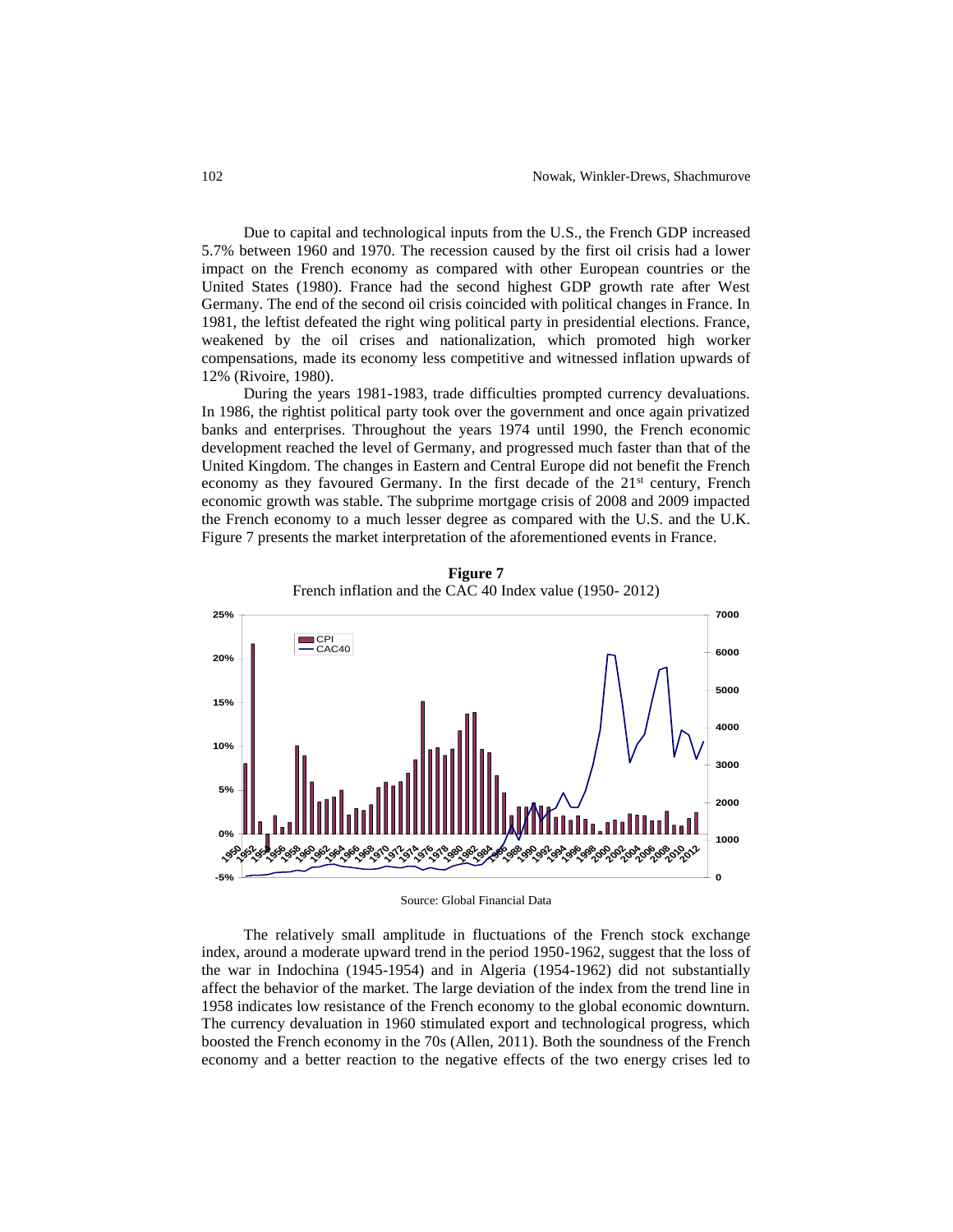favorable stock market performances. However, it was accompanied with less than the previous upward trend and with greater volatility in the stock index (Fridson, 1998).

Two devaluations of the French franc in the period 1981-1983 initiated a fifteenyear period of strong growth of the CAC40 Index. This substantial boost was a market response to shaky political and economic changes in the late twentieth-century Europe (Pomfret, 2011). The significant volatility of the Paris stock exchange benchmark around the downward trend in the period 1997-2012 is a manifestation of the growing scale of market interactions as a result of the ongoing globalization process. Table 7 presents summary statistics for real French stock market returns.

For the 30-year holding period, the expected value for the rate of return is more than twofold smaller than the 1-year and the standard deviation is respectively nine times smaller. Figure 8 derives the unitized risk values for the real rate of return for the CAC 40 Index on the basis of data in Table 7. The dynamic of unitized risk for the real rate of return for the CAC 40 Index is presented in Table 8.

| <b>Holding Period</b> | Min        | Max    | Mean  | Standard  | Kurtosis |          | Skewness Observations |
|-----------------------|------------|--------|-------|-----------|----------|----------|-----------------------|
| [years]               |            |        |       | Deviation |          |          |                       |
| $\mathbf{1}$          | $-50.02%$  | 81.60% | 4.80% | 22.67%    | 0.106    | 0.286    | 745                   |
| $\overline{c}$        | $-34.50%$  | 50.00% | 3.79% | 16.82%    | $-0.415$ | 0.264    | 733                   |
| $\overline{3}$        | $-26.77%$  | 39.63% | 3.37% | 14.03%    | $-0.573$ | 0.361    | 721                   |
| $\overline{4}$        | $-24.15%$  | 34.08% | 3.11% | 12.41%    | $-0.386$ | 0.482    | 709                   |
| 5                     | $-18.74%$  | 27.45% | 2.90% | 10.75%    | $-0.616$ | 0.393    | 697                   |
| 6                     | $-15.22%$  | 24.03% | 2.75% | 9.29%     | $-0.870$ | 0.322    | 685                   |
| $\overline{7}$        | $-13.82%$  | 22.14% | 2.65% | 8.45%     | $-0.943$ | 0.265    | 673                   |
| 8                     | $-13.40%$  | 18.97% | 2.52% | 7.96%     | $-1.070$ | 0.144    | 661                   |
| 9                     | $-10.90\%$ | 17.53% | 2.45% | 7.69%     | $-1.226$ | 0.086    | 649                   |
| 10                    | $-9.69%$   | 16.03% | 2.32% | 7.30%     | $-1.380$ | 0.038    | 637                   |
| 11                    | $-9.78%$   | 15.23% | 2.22% | 6.90%     | $-1.401$ | $-0.049$ | 625                   |
| 12                    | $-9.97%$   | 14.27% | 2.18% | 6.52%     | $-1.294$ | $-0.124$ | 613                   |
| 13                    | $-9.11%$   | 13.51% | 2.16% | 6.02%     | $-1.227$ | $-0.241$ | 601                   |
| 14                    | $-9.72%$   | 12.50% | 2.14% | 5.70%     | $-1.064$ | $-0.286$ | 589                   |
| 15                    | $-10.35%$  | 13.28% | 2.13% | 5.55%     | $-0.789$ | $-0.194$ | 577                   |
| 16                    | $-9.26%$   | 13.86% | 2.10% | 5.40%     | $-0.602$ | $-0.081$ | 565                   |
| 17                    | $-8.25%$   | 14.55% | 2.05% | 5.26%     | $-0.470$ | $-0.014$ | 553                   |
| 18                    | $-7.44%$   | 14.25% | 2.01% | 5.10%     | $-0.479$ | 0.005    | 541                   |
| 19                    | $-7.76%$   | 13.65% | 1.99% | 4.95%     | $-0.637$ | $-0.039$ | 529                   |
| 20                    | $-7.67%$   | 11.63% | 1.96% | 4.75%     | $-0.783$ | $-0.121$ | 517                   |
| 21                    | $-7.03%$   | 10.71% | 1.93% | 4.56%     | $-0.838$ | $-0.080$ | 505                   |
| 22                    | $-6.17%$   | 11.32% | 1.92% | 4.44%     | $-0.892$ | 0.033    | 493                   |
| 23                    | $-5.70%$   | 11.01% | 1.91% | 4.23%     | $-0.874$ | 0.184    | 481                   |
| 24                    | $-5.45%$   | 9.86%  | 1.90% | 3.97%     | $-0.894$ | 0.249    | 469                   |
| 25                    | $-5.26%$   | 9.10%  | 1.91% | 3.71%     | $-0.979$ | 0.234    | 457                   |
| 26                    | $-4.34%$   | 9.01%  | 1.95% | 3.44%     | $-1.094$ | 0.156    | 445                   |
| 27                    | $-3.74%$   | 7.39%  | 2.00% | 3.18%     | $-1.262$ | 0.069    | 433                   |
| 28                    | $-3.38%$   | 7.55%  | 2.03% | 2.93%     | $-1.257$ | 0.106    | 421                   |
| 29                    | $-2.31%$   | 7.70%  | 2.03% | 2.69%     | $-1.234$ | 0.278    | 409                   |
| 30                    | $-1.73%$   | 7.62%  | 2.00% | 2.46%     | $-1.166$ | 0.370    | 397                   |

**Table 7** Summary statistics for the real French stock market returns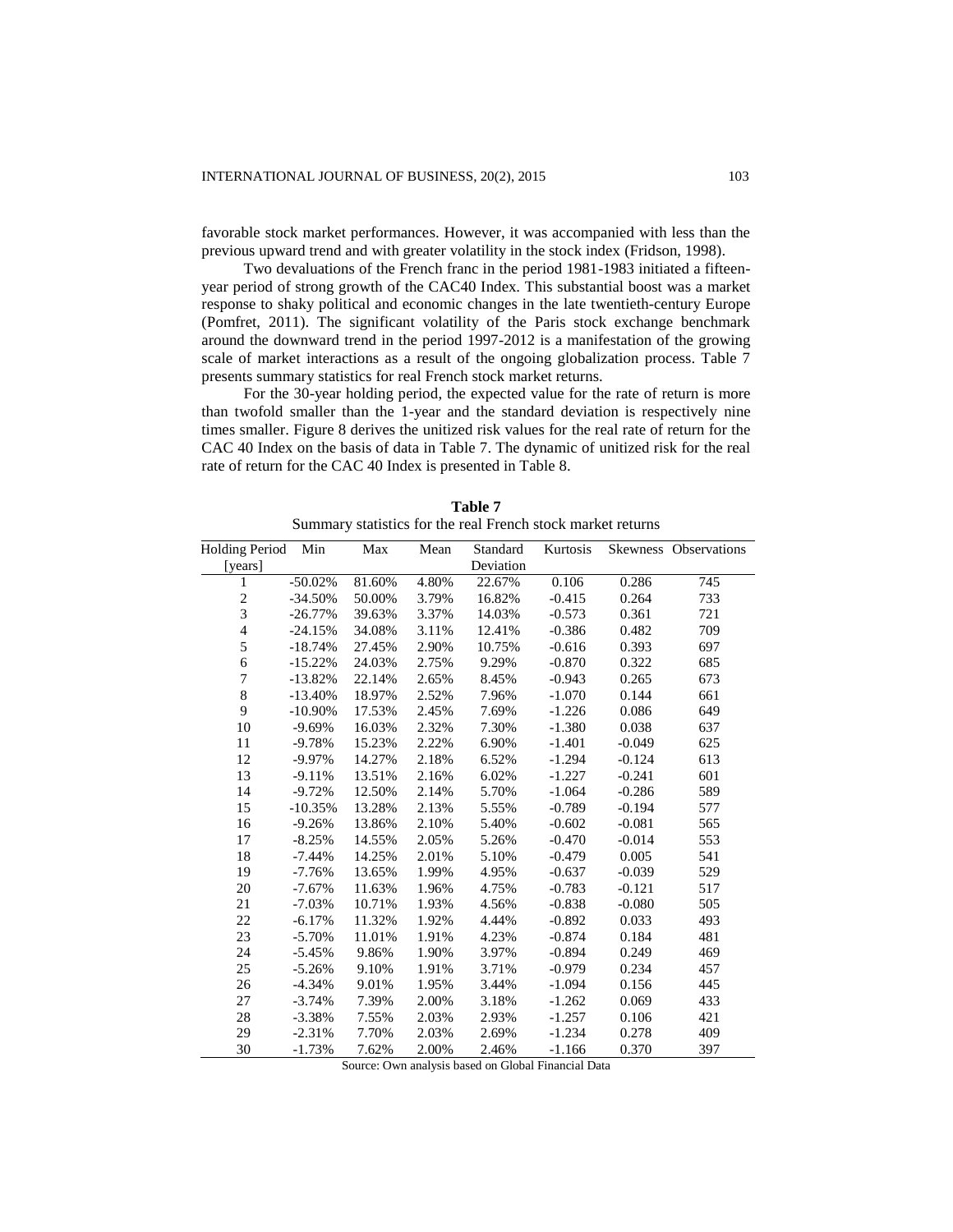

**Table 8** Dynamic of unitized risk for the real rate of return for the CAC 40 Index Holding Period [years] 1 5 10 15 20 25 30

| Holding Period   years               |        |                      |       |       |       |       |
|--------------------------------------|--------|----------------------|-------|-------|-------|-------|
| St. dev./ unit rate of return $4.73$ | - 3.70 | 3.14                 | 2.61  | 2.42  | 1.94  | 1.23  |
| Change $[\%]$                        | 21.65  | 33.51                | 44.76 | 48.72 | 58.86 | 73.95 |
|                                      |        | Source: Own analysis |       |       |       |       |

### **VI. THE JAPANESE MARKET**

The loss of colonies and the considerable damages from World War II led Japan into an economic depression. The Communist party victory in China in 1949 forced the U.S. to change their policy toward Japan. The drastic reforms and the \$2 billion invested by the U.S. in Japan did not reinstate industrial production to its pre-war level. The Korean War was a strong trigger in increasing the Japanese growth. Japan received \$1.4 billion from the U.S. for military support, and exports increased. The Vietnam War (1964- 1973) led to further economic development for Japan.

During the period 1950-1973, the "economic miracle" period, political stabilization and government interventions helped the Japanese economy to reach annual growth rates as follows: GDP 9.2%, industrial production 14.6%, and inflation 5.2% (Mosk, 2008). Furthermore, the economy became dependent on imports, GDP increased moderately and inflation grew (24%) as a consequence of the first oil crisis. In 1976, inflation decreased to 10% as a result of a reduction in budget expenditures. In the following year, inflation decreased even further to 4.2%, which caused the yen to appreciate. Although the second oil crisis was less severe, the Japanese economy contracted and the yen depreciated. In 1980, the Japanese capital exports grew and the country became a leader in foreign investments, hence causing the yen to re-appreciate. A dynamically increasing domestic demand and low inflation in the second part of the 1980s, helped Japan to leverage its investments, leading to a "speculative bubble" (Rockoff, 2003).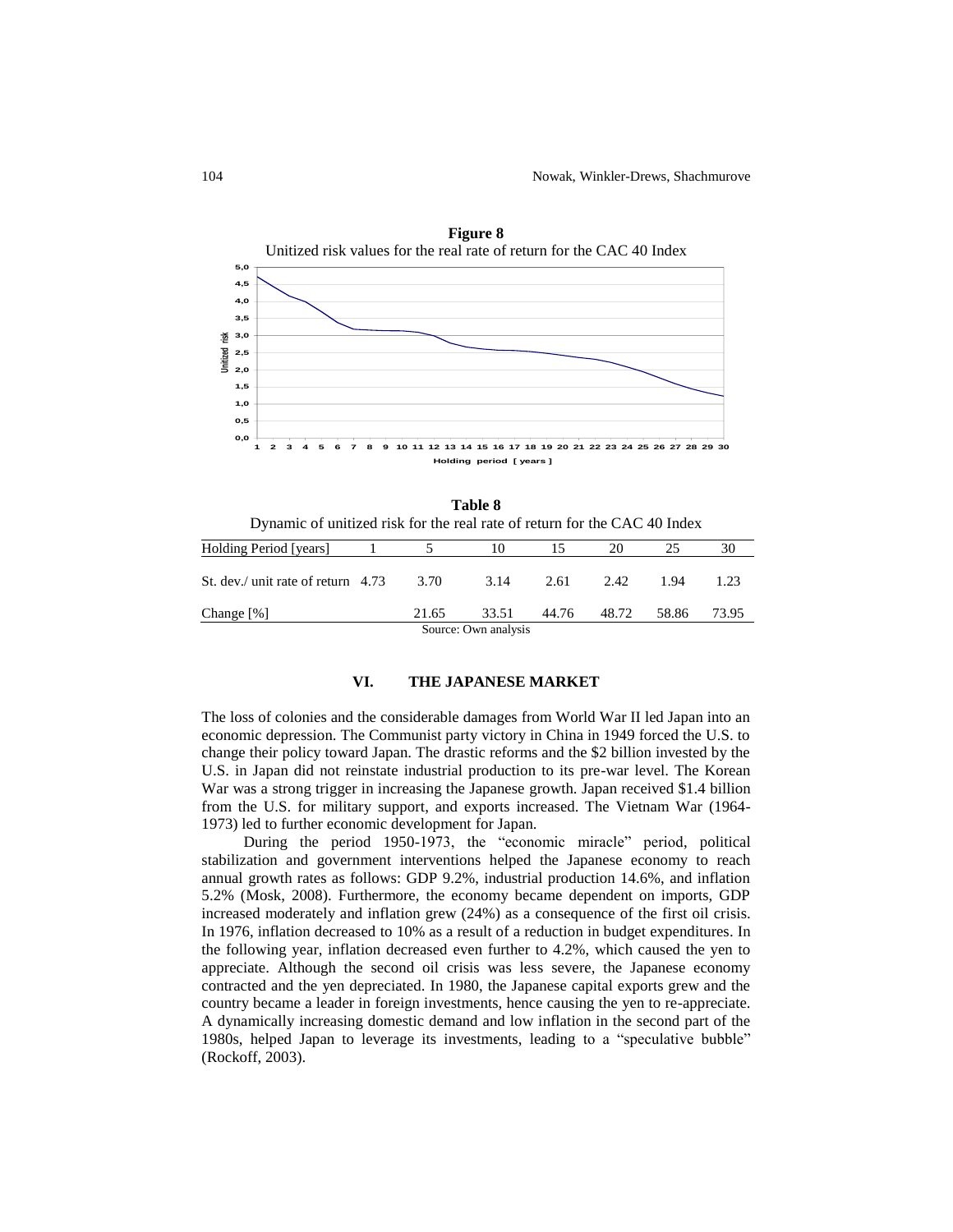During the period 1974 until 1990, the Japanese economy was the fastest developing economy among capitalist countries. The annual average Japanese GDP grew at 3.9%, industrial production at 3.5%, and inflation by 5.2%. Since 1989, fearing the consequences of a "bubble burst," the Bank of Japan started raising interest rates, which led to a bubble burst and yen appreciation. The first post-war slowdown occurred when the Japanese GDP increased at a rate lower than other developed countries, causing the Heisei recession in the years 1991-1993. In 1995-1996, an economic revival followed an increase in investments and consumption, but rising tax rates pushed the economy once again into recession. Poor credit policy in the 1980s and the Asian financial crisis of 1997-1999 promoted the Japanese banking crisis (Cassis, 2011). Consequently, the requirements for obtaining loans became stricter, resulting in the 2000-2002 recession (Arestis, Sobreira, and Oreiro, 2011). Moreover, deflation of the 1990s affected the Japanese economic growth ("lost decade"). It started in the last decade of the  $20<sup>th</sup>$  century, and continued throughout the first decade of the  $21<sup>st</sup>$ . Figure 9 presents the market interpretation of the aforementioned events.



The Japanese "economic miracle" can be observed on the Tokyo Stock Exchange as a sharp upward trend during the period 1950 to 1958, then weakened slightly from 1959-1968 and peaked in the final phase from 1970 to 1972. The negative economic growth caused by the energy crisis did not change the economic outlook of the Tokyo Stock Exchange during the 1969-1982 timeframe (Ferguson, 2008). The Japanese stock market explosion, mainly in exports, during the 80s and the "wake-up policy in domestic consumption" are symptoms of exponential trend in the Tokyo Stock Exchange benchmark over the period 1983-1989. A consequence of the "bubble economy" was the crisis of the early 1990s, which triggered a downward stock exchange as a result of the Asian and the subprime crises. Table 9 presents summary statistics for the Japanese real stock market returns.

For the 30-year holding period the expected value for the rate of return is more than one and a half times smaller than the same value for 1-year and the standard deviation is respectively nine times smaller. Figure 10 indicates the unitized risk values for the real rate of return for the NIKKEI 225 on the basis of data in Table 9.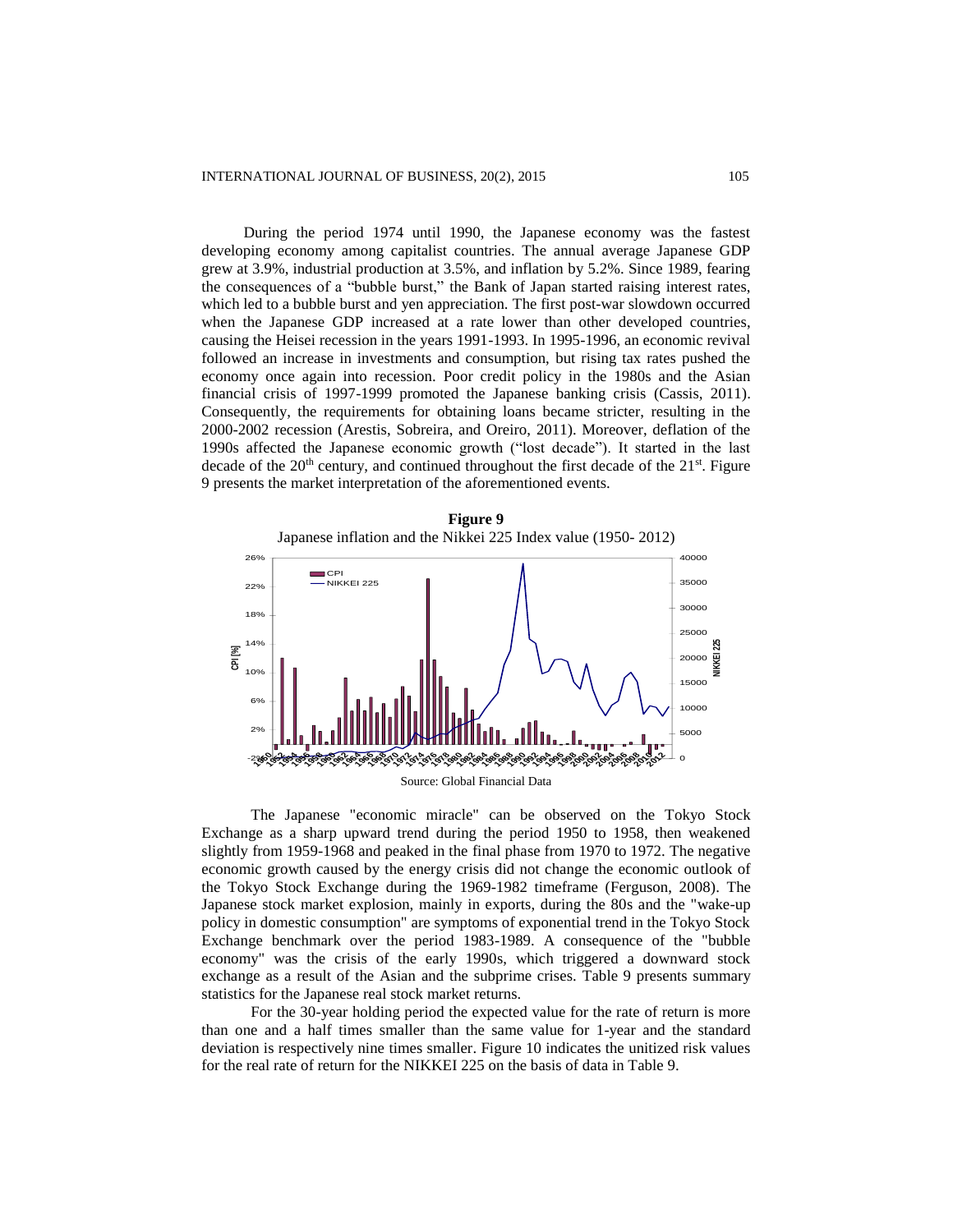

**Figure 10**

**Table 9** Summary statistics for the real Japanese stock market returns

| <b>Holding Period</b>   | Min        | Max     | Mean  | Standard  |          |          | Kurtosis Skewness Observations |
|-------------------------|------------|---------|-------|-----------|----------|----------|--------------------------------|
| [years]                 |            |         |       | Deviation |          |          |                                |
| 1                       | $-49.60%$  | 136.81% | 6.84% | 25.05%    | 2.070    | 0.894    | 745                            |
| $\overline{\mathbf{c}}$ | $-34.72%$  | 88.85%  | 5.61% | 18.65%    | 0.840    | 0.658    | 733                            |
| 3                       | $-26.31%$  | 63.67%  | 4.82% | 14.91%    | 0.060    | 0.473    | 721                            |
| $\overline{4}$          | $-20.24%$  | 35.00%  | 4.22% | 12.62%    | $-0.906$ | 0.324    | 709                            |
| 5                       | $-15.82%$  | 28.78%  | 4.05% | 11.35%    | $-0.856$ | 0.411    | 697                            |
| 6                       | $-14.14%$  | 28.05%  | 4.00% | 10.01%    | $-0.600$ | 0.509    | 685                            |
| $\overline{7}$          | $-13.82%$  | 25.22%  | 3.92% | 8.99%     | $-0.633$ | 0.491    | 673                            |
| 8                       | $-12.28%$  | 23.99%  | 3.80% | 8.36%     | $-0.663$ | 0.467    | 661                            |
| 9                       | $-12.01%$  | 24.96%  | 3.70% | 7.96%     | $-0.169$ | 0.535    | 649                            |
| 10                      | $-9.49%$   | 26.82%  | 3.52% | 7.47%     | 0.316    | 0.632    | 637                            |
| 11                      | $-9.95%$   | 26.47%  | 3.34% | 7.02%     | 0.401    | 0.547    | 625                            |
| 12                      | $-11.07\%$ | 22.11%  | 3.17% | 6.48%     | 0.068    | 0.218    | 613                            |
| 13                      | $-11.66%$  | 19.50%  | 3.10% | 6.02%     | $-0.091$ | $-0.068$ | 601                            |
| 14                      | $-10.59%$  | 16.69%  | 3.07% | 5.66%     | $-0.400$ | $-0.282$ | 589                            |
| 15                      | $-8.83%$   | 14.47%  | 3.06% | 5.39%     | $-0.565$ | $-0.357$ | 577                            |
| 16                      | $-7.36%$   | 14.37%  | 3.09% | 5.10%     | $-0.723$ | $-0.368$ | 565                            |
| 17                      | $-6.44%$   | 13.15%  | 3.13% | 4.83%     | $-0.883$ | $-0.328$ | 553                            |
| 18                      | $-7.00\%$  | 12.45%  | 3.17% | 4.74%     | $-0.789$ | $-0.228$ | 541                            |
| 19                      | $-8.24%$   | 12.95%  | 3.23% | 4.63%     | $-0.562$ | $-0.250$ | 529                            |
| 20                      | $-7.55%$   | 12.69%  | 3.27% | 4.49%     | $-0.403$ | $-0.320$ | 517                            |
| 21                      | $-6.69%$   | 12.91%  | 3.30% | 4.41%     | $-0.097$ | $-0.268$ | 505                            |
| 22                      | $-7.06\%$  | 14.22%  | 3.37% | 4.27%     | 0.269    | $-0.190$ | 493                            |
| 23                      | $-6.24%$   | 14.05%  | 3.41% | 3.92%     | 0.418    | $-0.237$ | 481                            |
| 24                      | $-5.25%$   | 11.81%  | 3.46% | 3.46%     | 0.163    | $-0.333$ | 469                            |
| 25                      | $-4.70%$   | 10.44%  | 3.54% | 3.12%     | $-0.102$ | $-0.326$ | 457                            |
| 26                      | $-3.33%$   | 10.03%  | 3.62% | 2.83%     | $-0.494$ | $-0.233$ | 445                            |
| 27                      | $-1.97%$   | 9.50%   | 3.67% | 2.64%     | $-0.798$ | $-0.165$ | 433                            |
| 28                      | $-1.31%$   | 9.23%   | 3.70% | 2.62%     | $-0.938$ | $-0.124$ | 421                            |
| 29                      | $-1.15%$   | 9.37%   | 3.73% | 2.68%     | $-0.985$ | $-0.047$ | 409                            |
| 30                      | $-1.78%$   | 9.12%   | 3.73% | 2.71%     | $-0.991$ | 0.039    | 397                            |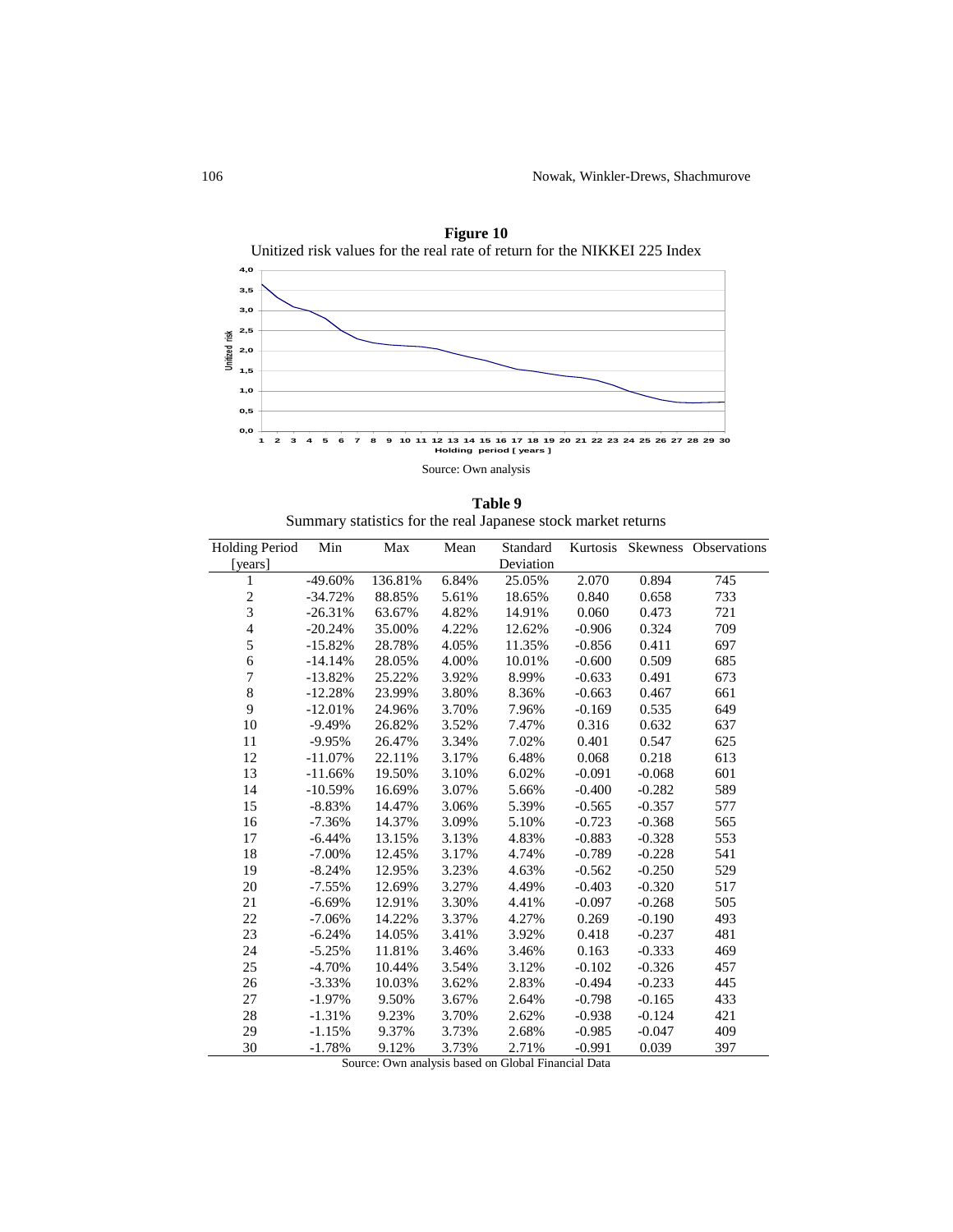Table 10 presents the dynamic of unitized risk for the real rate of return for the NIKKEI 225 Index.

| Holding Period [years]               |       | 10                   |                | 20    | 25    | 30    |
|--------------------------------------|-------|----------------------|----------------|-------|-------|-------|
| St. dev./ unit rate of return $3.66$ |       |                      | 2.80 2.12 1.76 | 1.37  | 0.88  | 0.73  |
| Change $[\%]$                        | 23.35 | 41.97                | 51.81          | 62.49 | 75.88 | 80.16 |
|                                      |       | Source: Own analysis |                |       |       |       |

**Table 10** Dynamic of unitized risk for the real rate of return for the NIKKEI 225 Index

#### **VII. CONCLUSION**

Figure 11 depicts the unitized risk values for the real rate of return for the FTSE Index, and is the highest for holding periods 1-5 years. The unitized risk values for the real rate of return for the CAC 40 Index are highest for holding periods 5-30 years. The unitized risk values for the real rate of return for the DAX Index are the lowest for all holding periods.

For the 5-year holding period, the dynamic of unitized risk is higher for the DJIA, DAX, and FTSE indices (ranging from 32.5%-30.3%), and smaller for CAC 40 and NIKKEI 225 (23.4%, 21.7%). For the 10- year holding period, it is higher for FTSE (50.6%), and the DAX has a unitized risk of 47.2%. The DJIA and NIKKEI 225 indices are at comparable levels (42.6%, 42%), and the CAC 40 is 33.5%. For the 15-year holding period, the FTSE and DAF are higher and comparable (61.4% and 60.8% respectively), while the NIKKEI 225, DJIA, and CAC40 have unitized risk values of 51.8%, 49%, and 44.8%.

**0,0 1,0 2,0 3,0 4,0 5,0 6,0** 2 3 4 5 6 7 8 9 10 11 12 13 14 15 16 17 18 19 20 21 22 23 24 25 26 27 28 29 30 **Holding period [ years ]**<br> **Holding period [ years ]**<br> **Holding period [ years ]**<br>
<br> **Holding period [ years ]**  $-0.40$ **DAX DJIA FTSE NIKKEI 225**

**Figure 11** Unitized risk values for the real rate of return for the stock indices

Source: Own analysis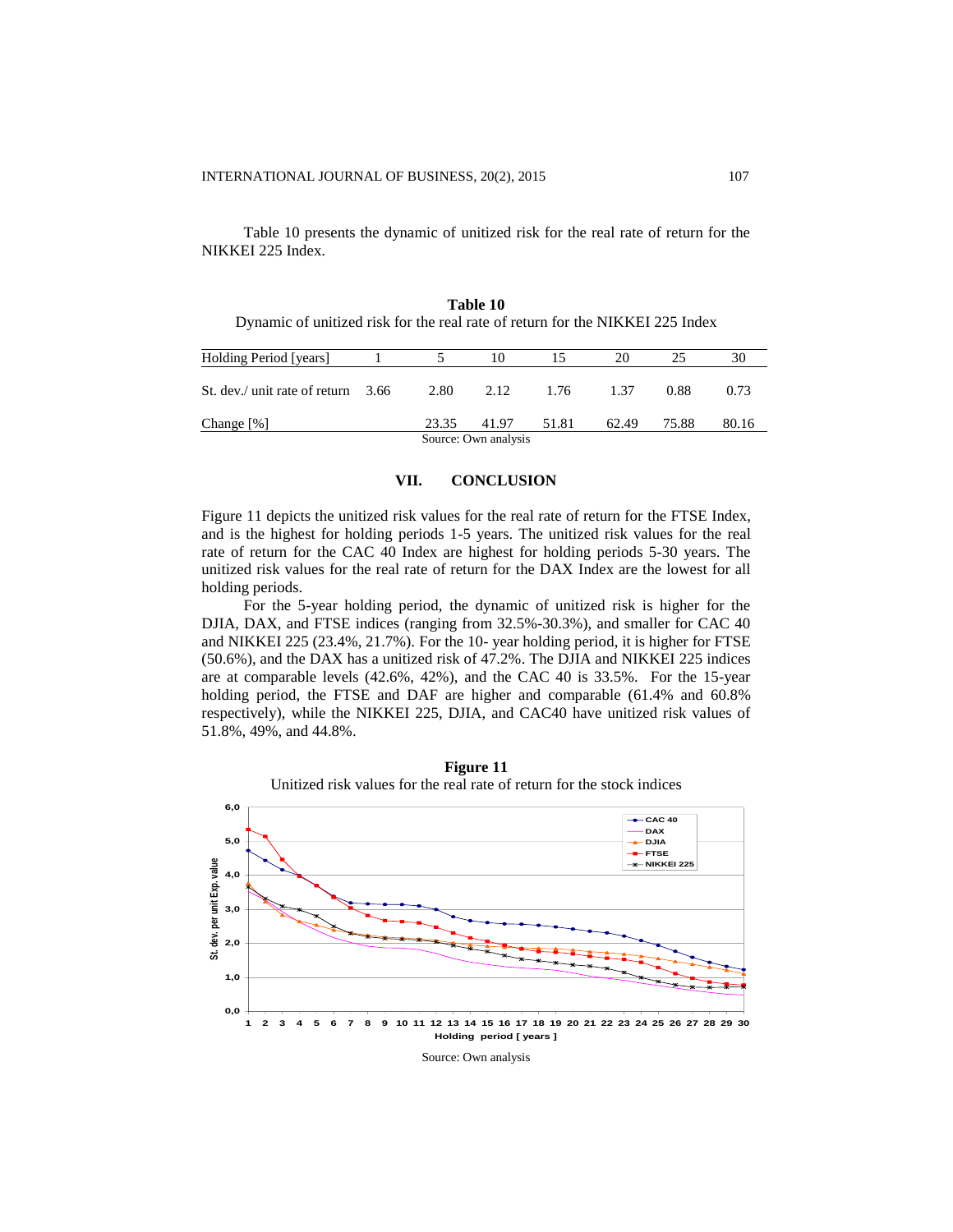For the 20-year holding period, it is comparable for the FTSE and DAX (68.3%, 67.9%), while the NIKKEI 225, DJIA, and CAC 40 respectively have unitized risk values of 62.5%, 51.9%, and 48.7%. For the 25-year holding period, the dynamic is higher for DAX (78.3%), while the NIKKEI 225 and FTSE are at comparable levels (75.9%, 75.8%) and so are the CAC 40 and DJIA indices (58.9%, 58.7%). For the 30 year holding period, the dynamic is higher and comparable for the DAX and FTSE indices (86.1%, 85.5%), while the NIKKEI 225, CAC 40 and DIJA indices respectively are 80.2%, 74% and 70.5%. For the 5-year holding period, the dynamic of unitized risk is the highest for the DJIA. For the 10-20-year holding period, it is the highest for the FTSE index. The DAX has the highest level for the 25-30-year holding period. For the 5-20-year holding period, the dynamic is the smallest for the CAC 40. For the 25-30 year period, the dynamic is smallest for the DJIA.

### **REFERENCES**

- Alpert, P., 1951, *Twentieth Century Economic History of Europe*, New York, Henry Schuman.
- Allen, R., 2011, *Global Economic History: A Very Short Introduction,* Oxford, Oxford University Press.
- Arestis, P., R. Sobreira, and J.L. Oreirp, 2011, *An Assessment of the Global Impact of the Financial Crisis*, Basingstoke, Palgrave Macmillan.
- Arrighi, G., 2010, *The Long Twentieth Century: Money, Power and the Origins of Our Times*, London, New York Verso.
- Bairoch, P., 1993, *Economics and World History: Myths and Paradoxes*, Chicago, University of Chicago Press.
- Bernholz, P., 2003, *Monetary Regimes and Inflation: History, Economic and Political Relationships,* Cheltenham; Northampton, Edward Elgar.
- Bordo, M., 2012, *Deep Recessions, Fast Recoveries, and Financial Crises: Evidence from the American Record* Cambridge, Massachusetts: National Bureau of Economic Research, working Paper #18194.
- Budd, C.H., 2011, *Finance at the Threshold: Rethinking the Real and Financial Economies* Farnham, England Burlington, Gower.
- Cassis, Y., 2011, *Crises and Opportunities [1890-2010]: the Shaping of Modern Finance*, Oxford, Oxford University Press.
- Clark, G., 2007, *A farewell to Alms: A Brief Economic History of the World,*  Princeton; Oxford, Princeton University Press.
- De Araujo and M. Garcia, 2013, "Risk Contagion in the North-Western and Southern European Stock Markets," *Journal of Economics and Business,* 69, 1-34.
- Eichengreen, B., 2012, *The World Economy after the Global Crisis: A New Economic Order for the 21st Century* Singapore, Hackensack, N.J., World Scientific Publishing.
- Esqueda, O.A., T.A. Assefa, and A.V. Mollick, 2012, *Financial Globalization and Stock Market Risk. Journal of International Financial Markets, Institutions and Money, 22*(1), 87-102.
- Flandreau, M., C-L. Holtfrerich, and H. James, 2003, *International Financial History in the Twentieth Century: System and Anarchy,* Washington: German Historical Institute, Cambridge, Cambridge University Press.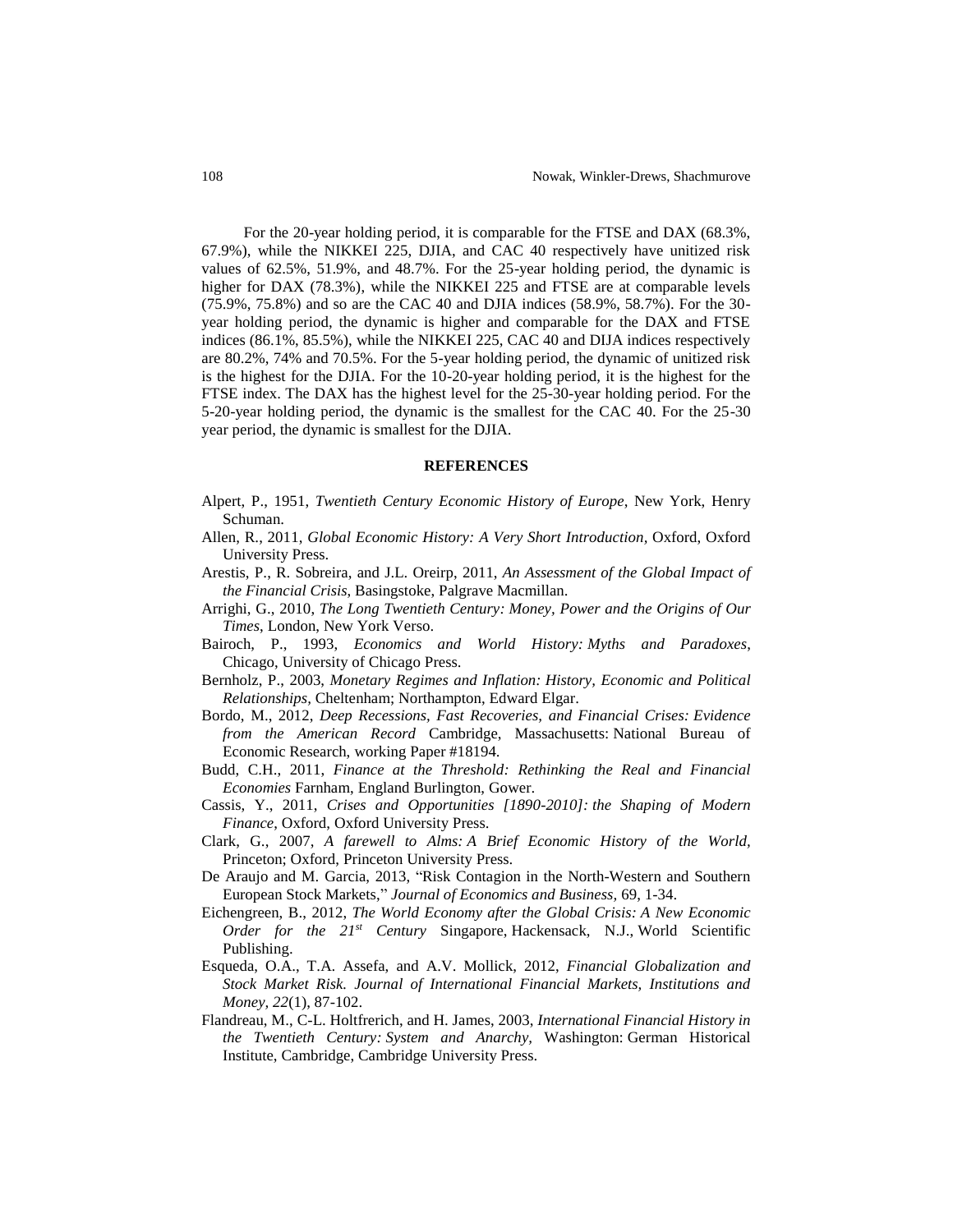- Ferguson, N., 2008, *The Ascent of Money: A Financial History of the World,* New York, Penguin Press.
- Fridson, M.S., 1998, *It Was a Very Good Year: Extraordinary Moments in Stock Market History*, New York, John Wiley and Sons.
- Giersch, H., 1978, *A European look at the World Economy*, Kiel, Universität Kiel.
- Glossner, C.L., 2010, *The Making of the German Post-war Economy: Political Communication and Public Reception of the Social Market Economy after World War II,* London & New York, Tauris Academic Studies.
- Greasley, D., 2011, *Economics and History: Surveys in Cliometrics*, Chichester, Wiley-Blackwell.
- Haug, A.A., and W.G. Dewald, 2004, *Long-term Effects of Monetary Growth on Real and Nominal Variables, Major Industrial Countries, 1880-2001,* Frankfurt am Main, European Central Bank.
- Kindleberger, C.P., and J.P. Laffargue, 2008, *Financial Crises: Theory, History, and Policy*, Cambridge [et al.], Cambridge University Press; Paris, Editions de la Maison des Sciences de l'Homme.
- Liang, S.X., and J.K.C. Wei, 2012, Liquidity Risk and Stock Returns around the World, *Journal of Banking and Finance, 36*(12), 3274-3288.
- Littlewood, J., 1998, *The Stock Market: 50 Years of Capitalism at Work*, London, Financial Times.
- Maddison, A., 2000, *Monitoring the World Economy 1820-1992,* Paris, Organization for Economic Co-operation and Development.
- Mishkin, F.S., 2002, *US Stock Market Crashes and Their Aftermath: Implications for Monetary Policy,* Cambridge, Massachusetts, National Bureau of Economic Research, working Paper #8992.
- Mosk, C., 2008, *Japanese Economic Development: Markets, Norms, Structures*, London & New York, Routledge.
- Pomfret, R.W.T., 2011, *The Age of Equality: The Twentieth Century in Economic Perspective,* Cambridge, Massachusetts; London, Belknap Press of Harvard University Press.
- Rhode, P.W., 2006, *The Global Economy in The 1990s: A Long-run Perspective,*  Cambridge, Cambridge University Press.
- Rivoire, J., 1980, *L'économie Mondiale Depuis 1945*, Paris, Presses Universitaires de France.
- Rockoff, H., 2003, *Deflation, Silent Runs, and Bank Holidays, In the Great Contraction,* Cambridge, Massachusetts, National Bureau of Economic Research, working Paper #18194.
- Quennouëlle-Corre, L., and Y. Cassis, 2010, *Financial Centres and International Capital Flows in the Nineteenth and Twentieth Centuries,* Oxford, Oxford University Press.
- Read, C., 2010, *The Rise and Fall of an Economic Empire: With Lessons for Aspiring Economies*, Basingstoke, Palgrave Macmillan.
- Schröter, H.G., 2005, *Americanization of the European Economy: A Compact Survey of American Economic Influence in Europe since the 1880s,* Dordrecht, Springer.
- Silver, M., 1995, *Economic Structures of Antiquity*, Westport, Connecticut and London, Greenwood Press.